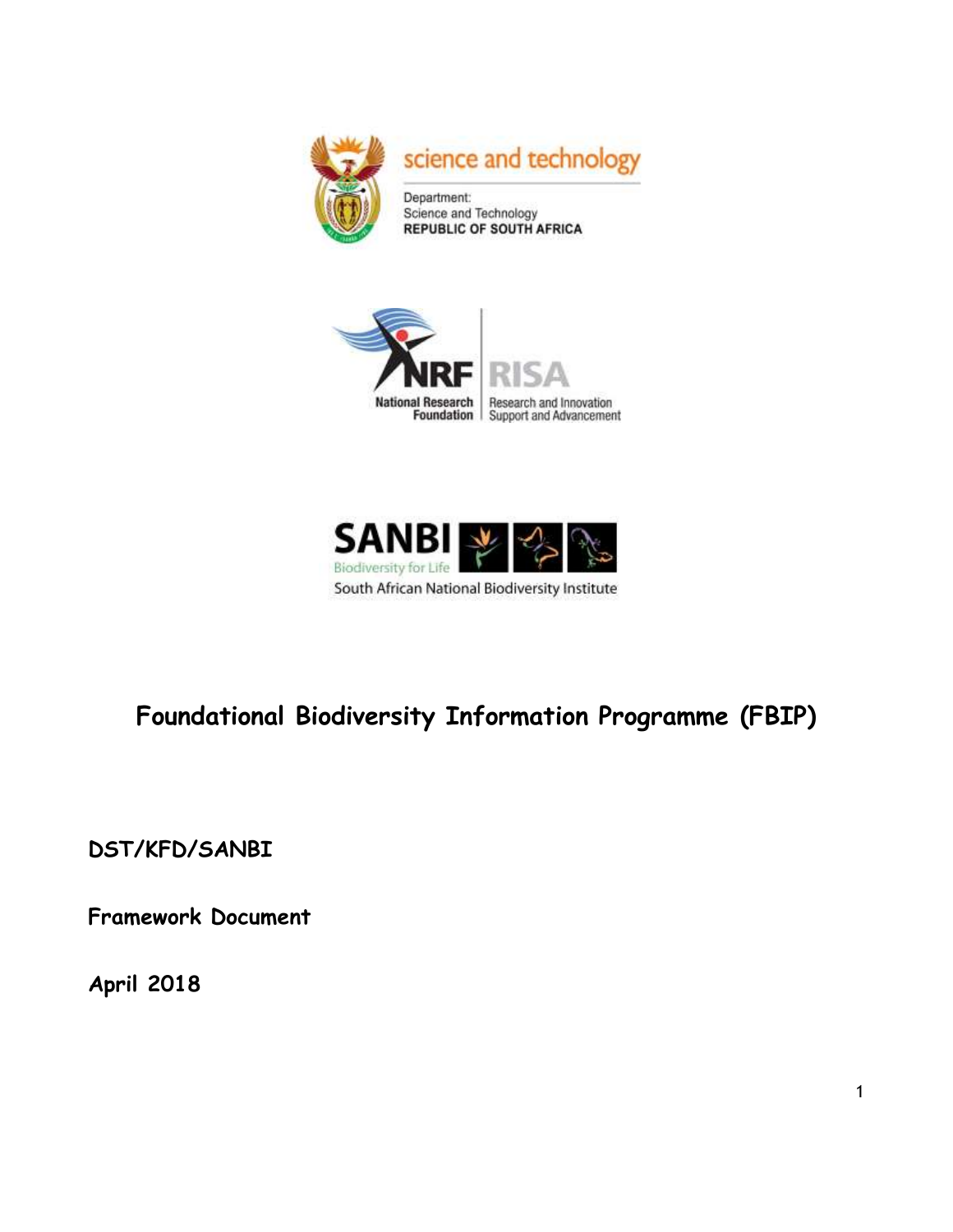# **TABLE OF CONTENTS**

| 1.             |  |
|----------------|--|
| 1.1            |  |
| 1.2            |  |
| 2.             |  |
| 3 <sub>1</sub> |  |
| 3.1            |  |
| 3.2            |  |
| 3.3            |  |
| 3.4            |  |
| 3.5            |  |
| 3.6            |  |
| 3.7            |  |
|                |  |
|                |  |
|                |  |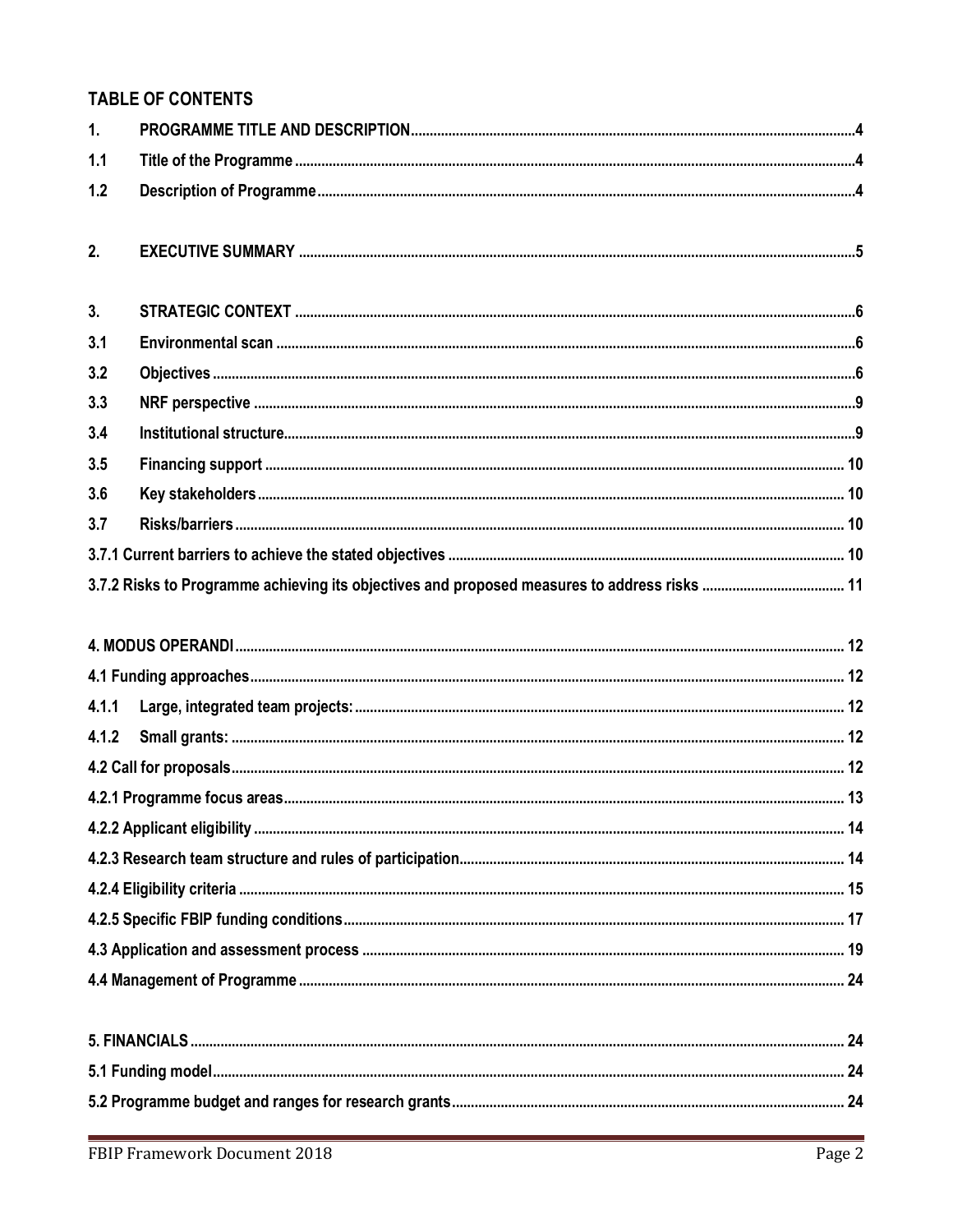## **FIGURES AND TABLES**

| Figure 1: | the contract of the contract of the contract of the contract of the contract of the contract of the contract of |  |
|-----------|-----------------------------------------------------------------------------------------------------------------|--|
|           |                                                                                                                 |  |

## **APPENDICES**

**Appendix A**: Format and Standards for Data submission

**Appendix B**: FBIP Data Release Requirements

**Appendix C**: Concent Form for Third Party Institutional Data

**Appendix D**: Concent Form for Third Party Data from an Individual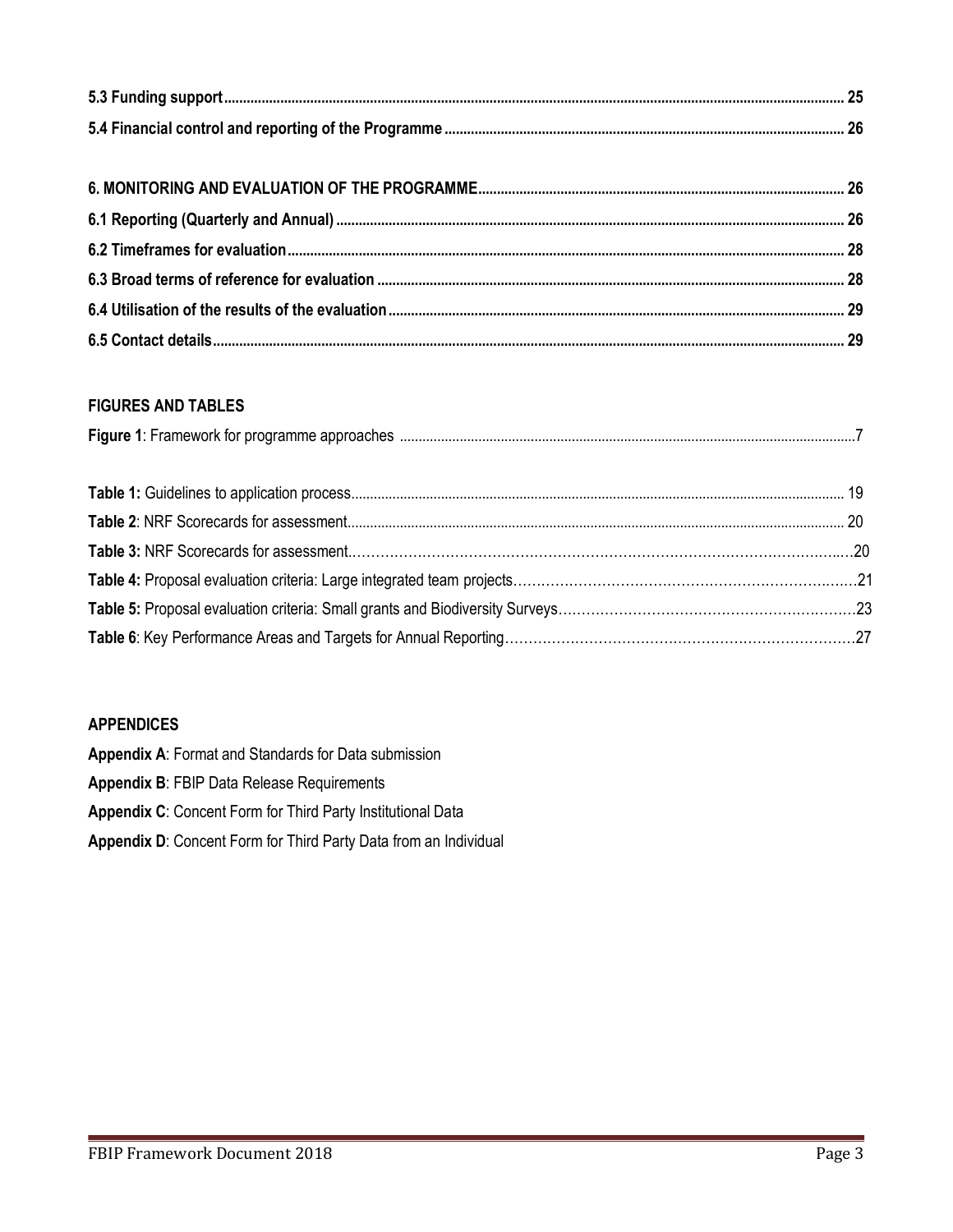#### <span id="page-3-0"></span>**1. PROGRAMME TITLE AND DESCRIPTION**

#### <span id="page-3-1"></span>**1.1 Title of the Programme**

Foundational Biodiversity Information Programme

#### <span id="page-3-2"></span>**1.2 Description of Programme**

RATIONALE: South Africa is one of the world's "megadiverse countries" which means that it is especially rich in terms of biodiversity. This wealth of biodiversity underpins a large proportion of the economy and many urban and rural people are directly dependent on it for their livelihoods, jobs, food, shelter, medicines and spiritual well-being. Sustainable use and management of South Africa's biodiversity requires a solid knowledge base and access to relevant information and data.

Researchers in South Africa have made considerable progress towards documenting our biodiversity, but large gaps in our knowledge still exist and it has been estimated that more than 50,000 species remain undiscovered or un-described. These species may have economic benefits or they could play a critical role in the functioning of ecosystems. There are also several parts of South Africa in which the biodiversity has been only superficially explored and so data critical for development planning and ecosystem management are poor. The distribution and abundance of most species in South Africa is also far from complete, even for the better known groups including plants, small mammals, reptiles and amphibians, which makes understanding change in status and sustainable use problematic. The scale of the effort required to fill all gaps means that this will not be achievable within a reasonable time frame, and so a strategic approach is critical to ensure that priorities are addressed. For the knowledge that has been and continues to be generated, there is generally poor coordination and it is not all readily accessible to stakeholders who currently or potentially need it. A new, long-term programme has been developed to address these challenges.

The primary focus of the programme is to generate, co-ordinate and make accessible knowledge relevant to "essential biodiversity variables" which include species occurrence, species identity, population abundance, and phylogenetic / DNA information, including barcoding. This type of information is often referred to as "fundamental" or "foundational" because it forms the basis of so many other aspects of biodiversity research and decision-making. These data sets are critical for ecosystem mapping, monitoring and reporting on the state of biodiversity, for sustainable use of biodiversity, and for understanding and mitigating the impacts of global change on biodiversity and the programme priorities lie in these areas of activity.

While "foundational biodiversity knowledge" plays an essential role in facilitating understanding of ecosystem services and goods, its link to sustainable use of biodiversity for societal benefits and policy input is indirect. This often makes its relevance less attractive compared to other more exciting areas of research where the outputs can directly feed into societal benefits or policy. In addition, this aspect of research often deals with descriptive science and is therefore not perceived as cutting-edge. An additional challenge is that researchers who generate the information on essential biodiversity variables, and those practitioners who use this type of information in research or decision-making generally work in isolation from each other, resulting in misalignment in what knowledge is generated and what is needed and used. The uptake of the outputs of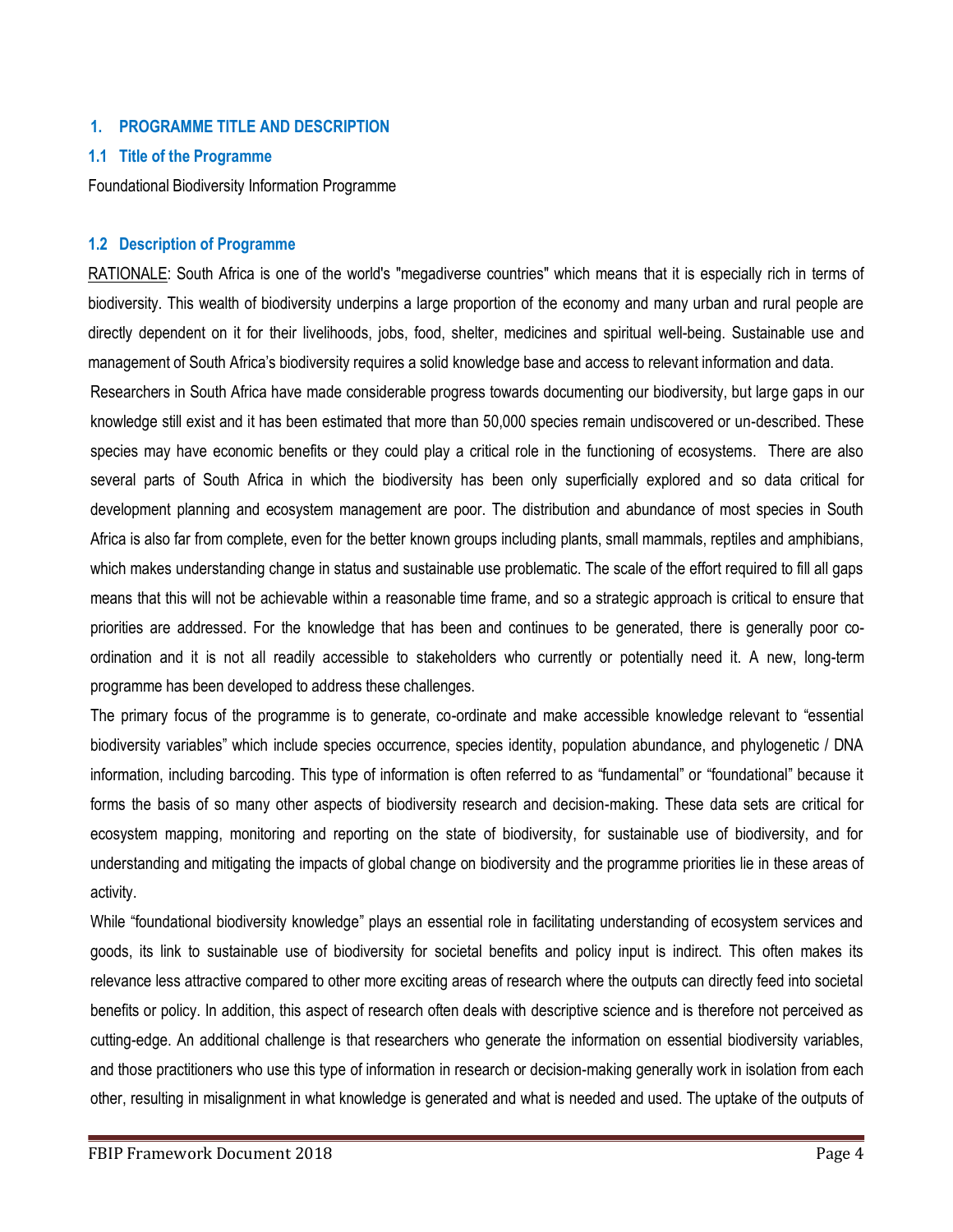this foundational science by practitioners further up the value chain and closer to the science-society and science-policy interfaces is rather low due to these blockages.

The FBIP requires that funded projects align knowledge generation or data mobilization with the needs of knowledge users higher up the value chain. Having a long term programme will ensure information security and incremental knowledge generation which is not the current situation.

AIM: The aim of the Foundational Biodiversity Information Programme (FBIP) is to fund the generation, mobilization and integration of priority foundational biodiversity knowledge and information so that this can be managed, secured and disseminated to address the needs of society, the Department of Science & Technology (DST) Global Change Programme and the bio-economy.

ADDED VALUE: The DST indicated that an integrated programme that covers previously funded programmes such as the South African Biodiversity Information Facility (SABIF) and the South African Biosystematics Initiative (SABI) and those that are strategic but unfunded (South African Barcode of Life and South African Encyclopedia of Life) would not only reduce transaction costs but would benefit from stronger collaboration and increase the impact of the investment.

## <span id="page-4-0"></span>**2. EXECUTIVE SUMMARY**

The FBIP addresses the generation, mobilization and integration of foundational biodiversity knowledge and information so that it can be managed and disseminated for addressing societal needs. The Programme is fully aligned to international and national obligations and objectives including the Convention on Biological Diversity (CBD), the Intergovernmental Platform on Biodiversity & Ecosystem services (IPBES), National Biodiversity Act, the National Biodiversity Strategy & Action Plan, the Global Change and Bio-economy Grand Challenges of DST and its programme on Indigenous Knowledge Systems. The Programme integrates SABIF, SABI, DNA barcoding as promoted by the International Barcode of Life (IBOL), and the compilation of species information in line with the Encyclopedia of Life (EoL). The main approach of the FBIP is to fund large, collaborative / integrated team projects which align with knowledge needs, or which involve participants along the entire value chain from knowledge generation to application for decision-making. These projects will also include postgraduate students and emerging researchers, and the up-skilling of researchers and practitioners who use the data generated. The projects will generate or mobilize species occurrence data, DNA barcode data, and descriptive information on species, and will ensure that the knowledge is co-ordinated, managed and disseminated through appropriate structures and systems. Monitoring of the uptake and impact of the knowledge generated will allow the development of an understanding of best practice for ensuring that research outputs do have an impact on global change understanding and decision-making relating to biodiversity and sustainable livelihoods. A limited number of small grants will also be available to address key strategic gaps in data / knowledge. This framework is applicable for a three-year period, and it is anticipated that it will be revised every fourth year.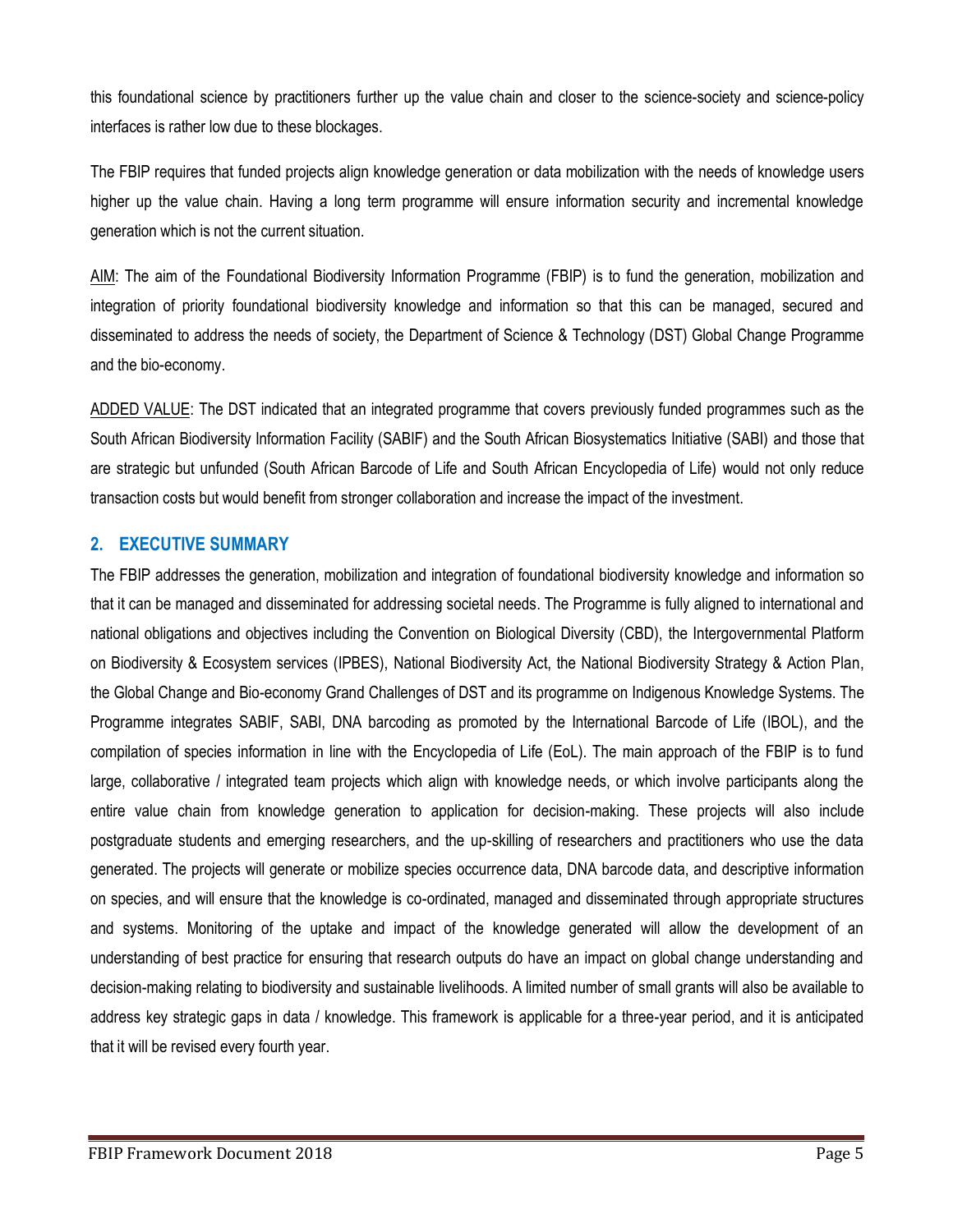## <span id="page-5-0"></span>**3. STRATEGIC CONTEXT**

#### <span id="page-5-1"></span>**3.1 Environmental scan**

The Programme will deliver products that contribute to the fulfilment of objectives included in the Aichi Targets of the Strategy of the Convention on Biological Diversity (CBD) for 2011-2020, the Global Taxonomic Initiative of the CBD, the National Biodiversity Act, the National Biodiversity Strategy & Action Plan, the Global Change and Bio-economy Grand Challenges of DST and its programme on Indigenous Knowledge Systems. The outputs of the Programme are foundational to protecting South Africa's ecological infrastructure on which many industries and communities depend for their livelihood and to supporting the sustainable use of components of biodiversity.

Several workshops involving DST, NRF, SANBI and representatives of programmes such as SABI, SABIF, EoL and SA-IBOL were held in 2011 and 2012 to discuss the DST request for an integrated programme which would reduce transaction costs of separate programmes and increase impacts. This group formed a task team which developed the Programme concept. In October 2012 a brain-storming session was held for the users of foundational biodiversity information in other programmes or in decision-making to identify priority needs. Two workshops were run for potential participants / contributors to the Programme to discuss the approach, and the Programme concept was discussed by both the SABI and the SABIF Steering Committees, and well as at the SABI Forum in 2012. A National Strategy for Biosystematics Research in South Africa has been developed by SANBI, and this identifies priority outputs. A workshop at the Southern African Society for Systematic Biology (SASSB) in July 2012 discussed these priorities and some of the constraints on researchers in the field.

#### <span id="page-5-2"></span>**3.2 Objectives**

The Programme has four main strategic objectives which deal with the generation of knowledge, the mobilization of information, integration of data, ensuring the management and dissemination of knowledge and data, capacity development and development of an understanding of how best to ensure the uptake and application of outputs in foundational biodiversity knowledge.

Strategic Objective 1: Generate knowledge and mobilise existing data to address priority knowledge / information gaps identified through consultation with or involvement of relevant stakeholders who use and apply foundational biodiversity information in decision-making for sustainable use and development (Figure 1).

Knowledge generation includes:

- discovery, description, and identification of taxa,
- surveys of areas or taxa of strategic importance for presence / absence (species occurrence) and / or population abundance data,
- phylogenetic and population genetic diversity, including DNA barcodes, which enable the distinction and identification of taxa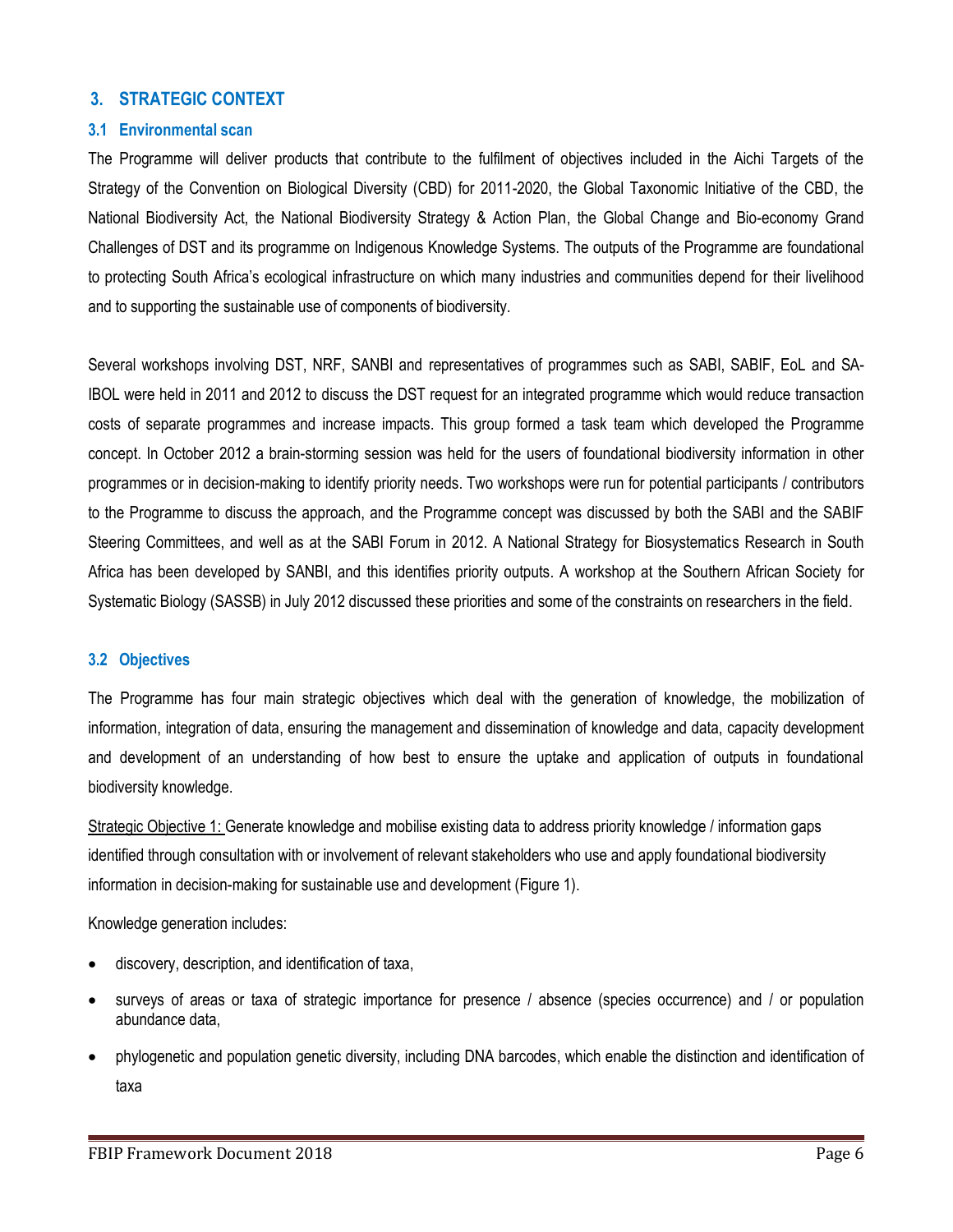Mobilization of existing data includes:

- data capture / digitization of specimen data according to the Darwin core standard for biodiversity collections
- compilation of species information according to the FBIP / EoL requirements.

Publications for the scientific literature will also be generated, and data sets will be handed over to the FBIP / SANBI for longterm archiving, dissemination, integration and application as detailed in Strategic Objective 2.



<span id="page-6-0"></span>**Figure 1:** Framework for aligning knowledge generation and data mobilization with needs of users in the field of global change and the bio-economy. Red text = components of the value chain that will be funded Green text = components of value chain that must inform the focus of the foundational biodiversity knowledge generation and dissemination that is funded.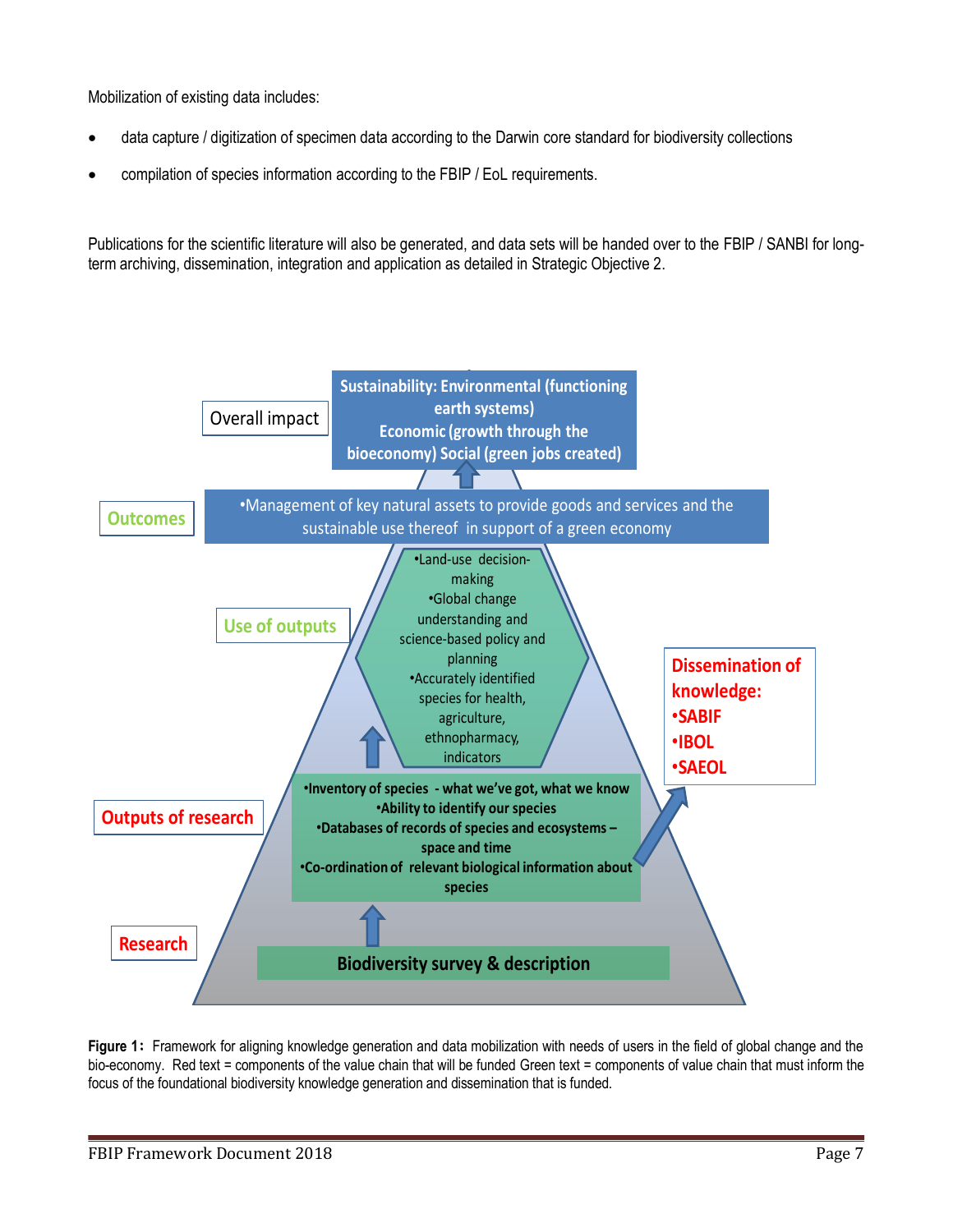Strategic Objective 2. Contribute content to an integrated information management and dissemination system to provide long-term access to outputs from the FBIP.

The main content outputs from the FBIP for management and dissemination include:

- A national inventory / checklist of all South African species, which is updated according to the latest research findings.
- Co-ordinated species pages for South African species including photographs / illustrations, information on biology, ecological role and interactions, links to DNA barcode / sequence data, distribution maps, indigenous knowledge, existing and potential use, threat status, population trends and literature through the Biodiversity Heritage Library.
- Primary data sets (species occurrence) which include specimen identity, date of collection, locality of collection, collector details, origin of record and where possible other data such as habitat description, biological notes, abundance, in accordance with the Darwin Core standard.
- Peer-reviewed, scientific publications relating to foundational biodiversity knowledge and information (these are used to provide content or update other outputs).

Strategic Objective 3: To attract, develop and up skill people to ensure appropriate capacity for biodiversity knowledge generation, dissemination and application. This includes:

- Training of postgraduate students in the generation, management, dissemination and application of foundational biodiversity knowledge.
- Development of capacity for application / use of the knowledge / data amongst practitioners.
- Provision of opportunities for emerging researchers.
- Training of researchers / data managers who work with foundational biodiversity information in capture and management of data.
- Training of researchers in novel approaches to identifying biological material

Strategic Objective 4: To develop an understanding of best practices for ensuring that foundational biodiversity knowledge generated and disseminated is taken up for use and application in decision-making and sustainable use (bio-economy) by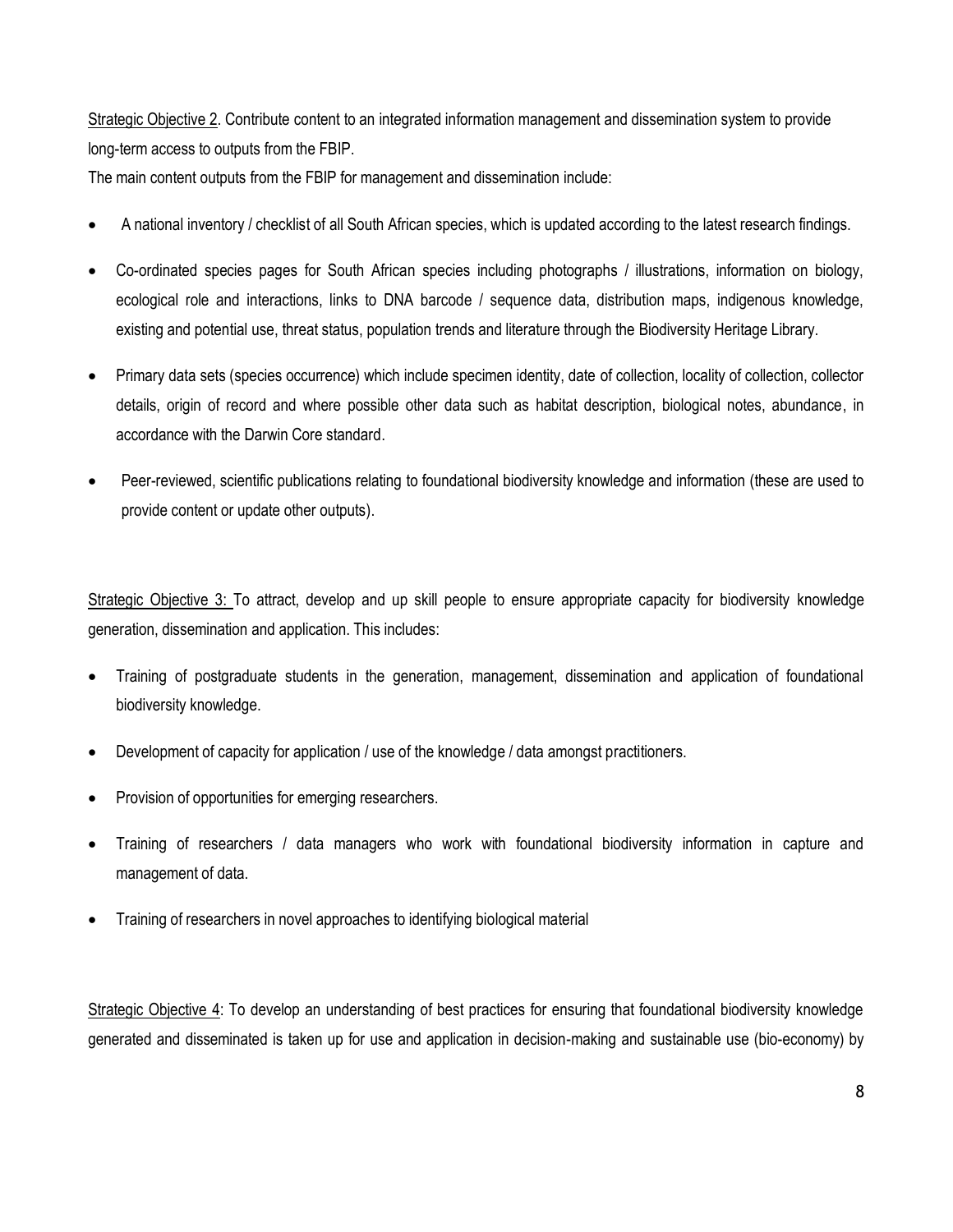testing different approaches to project development and implementation and monitoring and measuring uptake and impact of each approach.

#### <span id="page-8-0"></span>**3.3 NRF perspective**

The NRF vision seeks to create:

- World-class research,
- A transformed society, and
- A sustainable environment.

The Programme will contribute to addressing all three of these items. The integrated approach being proposed is innovative and publication of the research outputs in formal scientific literature is one of the Programme outputs. The approach is also transformatory in that it addresses the traditional individualistic and self-serving approach of researchers, and the Programme recognises the need to include the development of previously disadvantaged people, whether these are students, scientists or communities. The work of the Programme is foundational to a sustainable environment. The Programme aligns with the following strategic objectives of the NRF:

- Promote competitive research as the basis for the knowledge economy
- Grow a representative workforce in South Africa.

The Programme will deliver products that contribute to the fulfilment of objectives included in the Aichi Targets of the Strategy of the Convention on Biological Diversity for 2011-2020, the Global Taxonomic Initiative of the CBD, the National Biodiversity Act, National Biodiversity Framework, the Global Change and Bio-economy Grand Challenges of DST and its programme on Indigenous Knowledge Systems.

## <span id="page-8-1"></span>**3.4 Institutional structure**

SANBI manages the implementation of the Programme, and the NRF, through the Global Change Programme and the Grants Management and Systems Administration (GMSA), manages the project proposal review and grant allocation process.

The Programme Manager and Co-ordinator are based at SANBI and work with the NRF GMSA team and the Global Change Programme Director to ensure that the strategic objectives of the Programme are met through the grants, and to meet both financial and performance reporting requirements of the DST.

The GMSA's role is to establish (with input from the Programme Manager and Co-ordinator) and distribute the proposal submission and review process for grant applications, to distribute allocated grants, and to track and report to the Programme Co-ordinator (SANBI) and the Global Change Programme Director (NRF) on allocation to and expenditure by grantholders.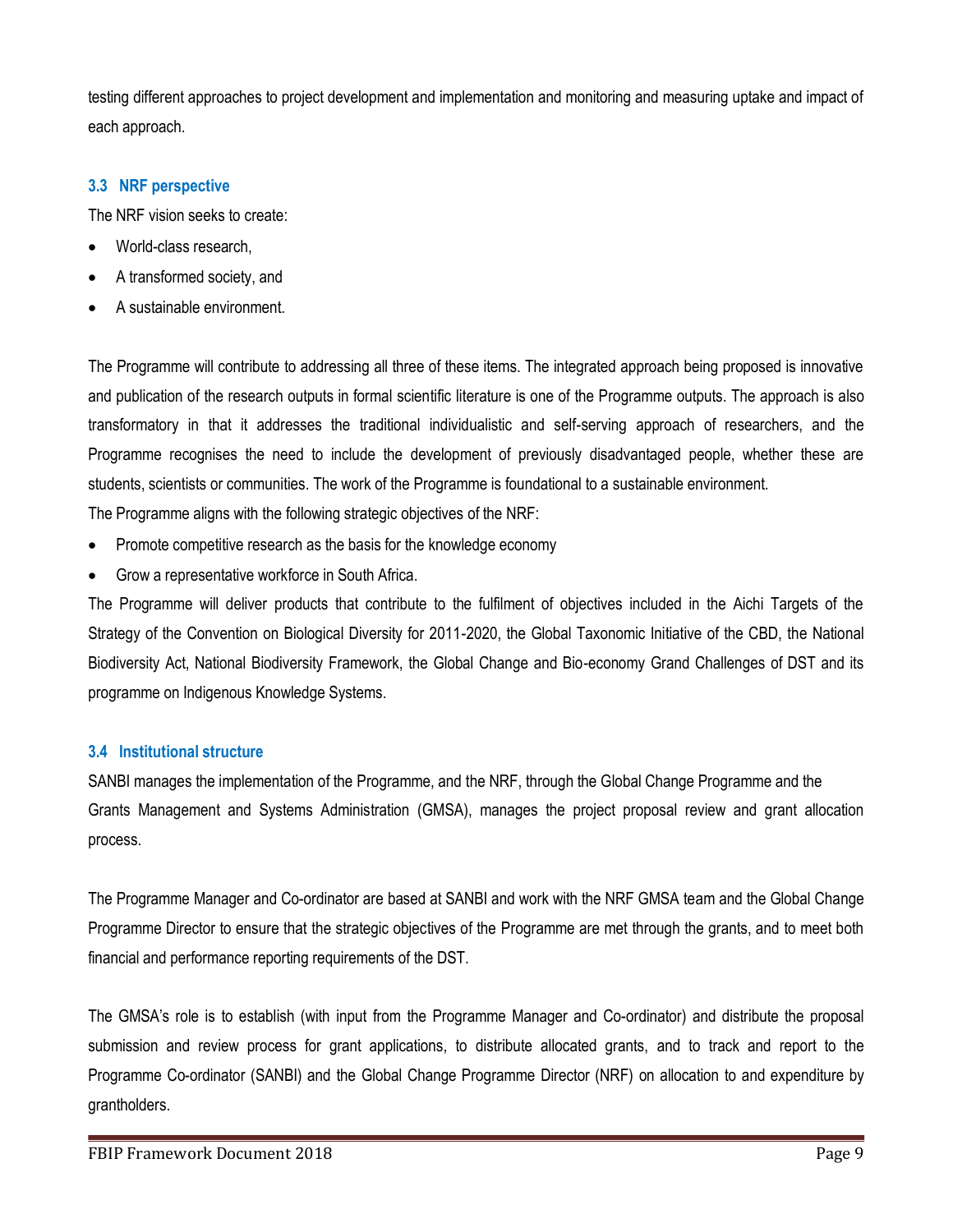#### <span id="page-9-0"></span>**3.5 Financing support**

The Programme is funded by the DST through the Global Change Programme. SANBI provides in-kind co-funding in terms of the salary of the Programme Manager, and the salaries of other staff who will be involved in aspects of data management and dissemination, provision of office space and associated facilities, and access to IT infrastructure.

#### <span id="page-9-1"></span>**3.6 Key stakeholders**

The key stakeholders include:

- Academics and researchers at higher education institutions, government departments, science councils and parastatals, museums, herbaria and other natural science collection facilities. Role: generation of knowledge and use and application of knowledge and data.
- Decision-makers, including spatial planners and policy developers in municipal, provincial and national government and institutions such as SANBI. Role: identification of gaps and knowledge needs, application of knowledge generated for science-based policy and decision-making and planning.
- Civil society and communities. Role: contribute as citizen scientists to generation of knowledge; users of knowledge.
- Private sector industry: users of knowledge and data for planning and for unlocking economic opportunities.
- Consultants (environmental impact assessment consultants). Role: contributors of information and users of knowledge.

#### <span id="page-9-2"></span>**3.7 Risks/barriers**

## <span id="page-9-3"></span>**3.7.1 Current barriers to achieve the stated objectives**

While "Foundational Biodiversity Knowledge" plays an essential role in facilitating understanding of ecosystem services and goods, its link to sustainable use of biodiversity for societal benefits and policy input is indirect. This often makes its relevance less attractive compared to other more exciting areas of research where the outputs can directly feed into societal benefits or policy. In addition, this aspect of research often deals with descriptive science and is therefore not perceived as cutting-edge.

An additional challenge is that researchers who generate the information on essential biodiversity variables, and those practitioners who use this type of information in research or decision-making generally work in isolation from each other, resulting in misalignment in what knowledge is generated and what is needed and used. The uptake of the outputs of this foundational science by practitioners further up the value chain and closer to the science-society and science-policy interfaces is rather low due to these blockages.

Traditionally there has been little alignment between priorities and focus areas, which reduces the impact of the outputs, and there is also duplication of effort, loss of data and little synergy in shared expertise across projects. There are also many uncoordinated mechanisms for storing and disseminating the knowledge and data generated and no generally accepted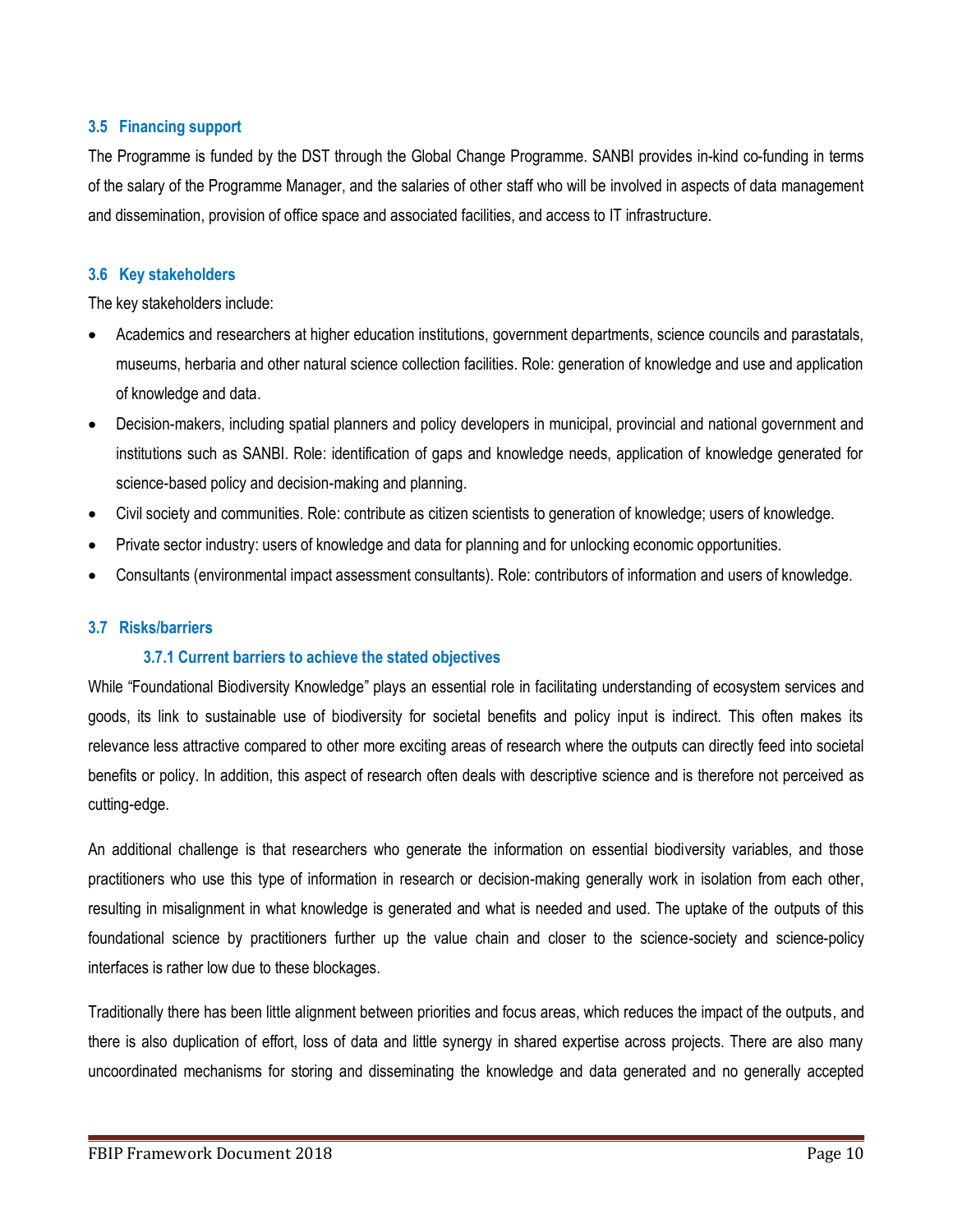means of ensuring long-term security and broad, open access.

# <span id="page-10-0"></span>**3.7.2 Risks to Programme achieving its objectives and proposed measures to address risks Insufficient participation**

There are approximately 200 taxonomists who are responsible for generating the type of knowledge that is the focus of the Programme. This is a fairly substantial capacity base but there is a risk that insufficient individuals will be willing to participate in a programme that requires extensive collaboration and team work, and that has an untraditional approach, deliverables and scope.

This risk must be addressed through a communications strategy to promote the Programme and highlight the outputs and their impacts. A regular forum is a mechanism to generate interest in participation. These communication activities will be the responsibility of the Programme staff.

#### **Negative impact on the discipline of taxonomy**

The need for ring-fenced funding for taxonomy, because of its importance to other biodiversity-related disciplines, and the decline in capacity and outputs was recognised by the DST in 2002 and was the rationale for the establishment of SABI.

The FBIP funds a limited number of large projects and while these involve l teams of researchers, it is likely that some researchers will not be able to align their expertise within any of the funded projects. The work that they do may be highly relevant and of high quality, and without access to funding, the research could collapse. In order to address this risk, limited funds will be allocated for strategic interventions. The extent of this funding must, however, remain capped to ensure that the bulk of the research funding is directed towards achieving the strategic objectives. There are also other funding streams through the NRF that taxonomists can access.

#### **Loss of focus**

There is a risk that funding applications to the NRF will be referred to the FBIP even if they fall outside its scope. There is also a risk that funds become diverted to activities higher up the value chain at the expense of the foundational knowledge generation, or that projects funded do not produce the outputs required by the FBIP. This will need to be monitored by the Programme Manager and Co-ordinator, and the scoring criteria for proposal assessment will need to ensure that FBIP objectives are addressed.

## **Lack of delivery of data / knowledge outputs by grantholders**

While SABIF required that funded projects deliver the data mobilized to SANBI, NRF-funded research does not have this requirement. This means that there could be low levels of delivery of data, either because researchers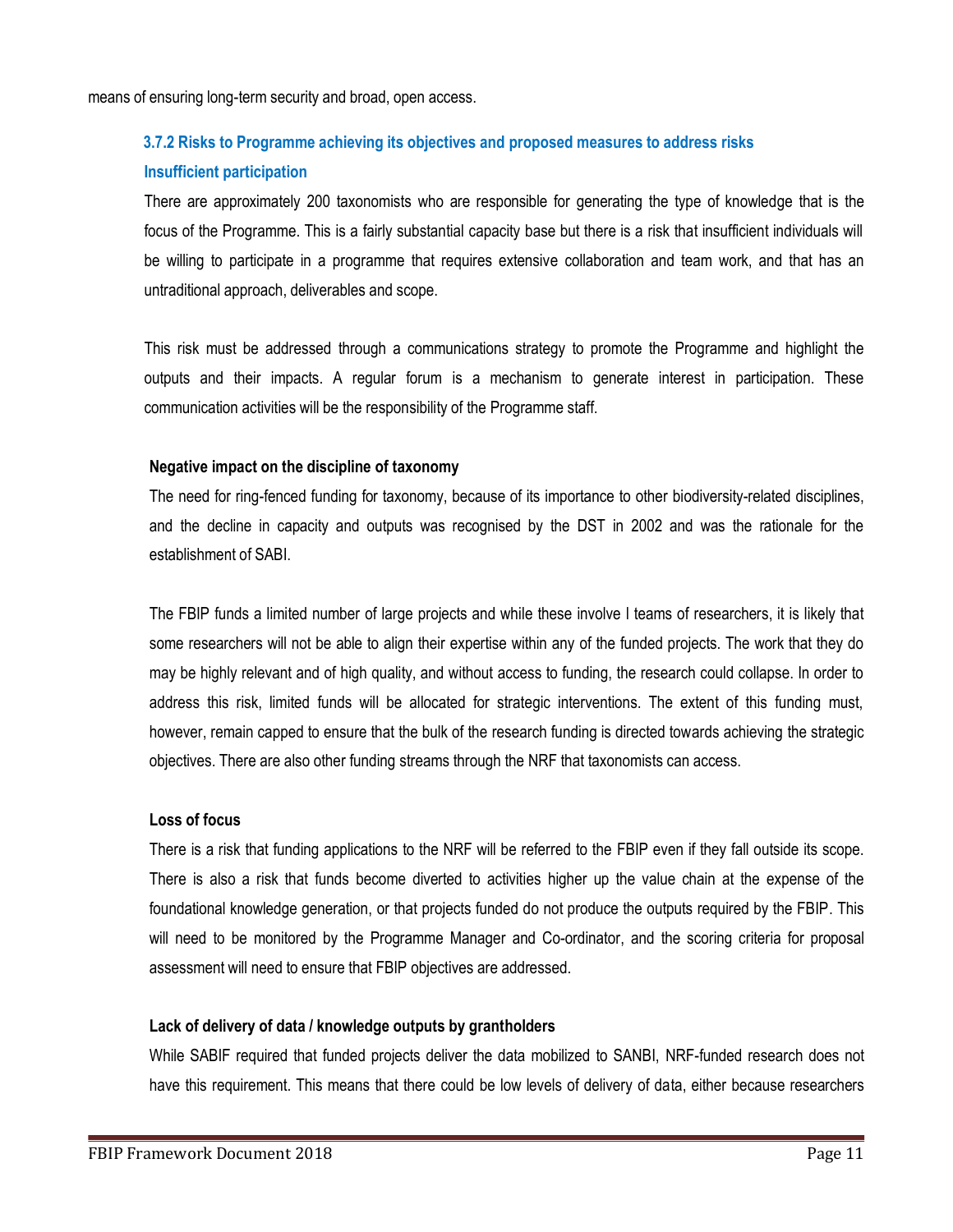are reluctant to share data, or the data may not be in an appropriate form to enable its integration and application, or there may simply be a lack of delivery on the outputs stated in the project proposals. Approaches to address these risks include the development of guidelines for delivery of data outputs, the ineligibility of grantholders who have not delivered data for future grants, and training to ensure that data standards are met.

## <span id="page-11-0"></span>**4. MODUS OPERANDI**

#### <span id="page-11-1"></span>**4.1 Funding approaches**

There are two different funding approaches in the Programme:

- <span id="page-11-2"></span>**4.1.1 Large, integrated team projects**: two- step process managed through the NRF, i. Concept document call, evaluation and selection for full development (2-4 concepts selected); ii. Development of full proposals for selected concept documents, evaluation, selection of 1 to 2 full proposals for funding for a three-year period.
- <span id="page-11-3"></span>**4.1.2 Small grants**: managed through the NRF to address key strategic gaps in information and knowledge. A call will be distributed for applications annually and projects will usually be funded for one year only. Depending on funding cycles and availability, two year grants may also be made but this will be specified in the call.

## <span id="page-11-4"></span>**4.2 Call for proposals**

- **Large, integrated team projects**: A call for concept notes opens during the year. All endorsed concept note applications must be submitted electronically via the NRF Online Submission System at [https://nrfsubmission.nrf.ac.za.](https://nrfsubmission.nrf.ac.za/) Concept notes will be assessed by a panel within 2 months after submission and a limited number (usually 2-4) will be selected for further development into full proposals in the same year. There will not be an open call for full proposals.
- **Small grants**: A call for small grants opens during the year. All applications must be submitted electronically via the NRF Online Submission System at [https://nrfsubmission.nrf.ac.za.](https://nrfsubmission.nrf.ac.za/) The processing of a grant application takes approximately three to four months from the time of submission to the announcement of the outcome of the review of the application.
- All applications **must** be endorsed by the research office of the principal applicant before submission to the NRF. It is the responsibility of each applicant to familiarise themselves with the internal closing date, set by their institution in order to meet the NRF closing date. Incomplete OR late submissions will not be accepted.
- At each phase of the large, integrated team projects (concept note and full proposal) and for small grants, applicants must ensure that their Curriculum Vitae are updated on the NRF Online Submission System.
- All outputs that were entered by researchers on the NRF Online System were migrated to the NRF Online Submission System in 2012. When logging on to the NRF Online Submission System, researchers are requested to verify their outputs on the Landing Page by going to "Research Outputs Summary". Select the relevant type of output to verify outputs listed under the heading "To be Reviewed". Verify each output individually until there are none left to be reviewed.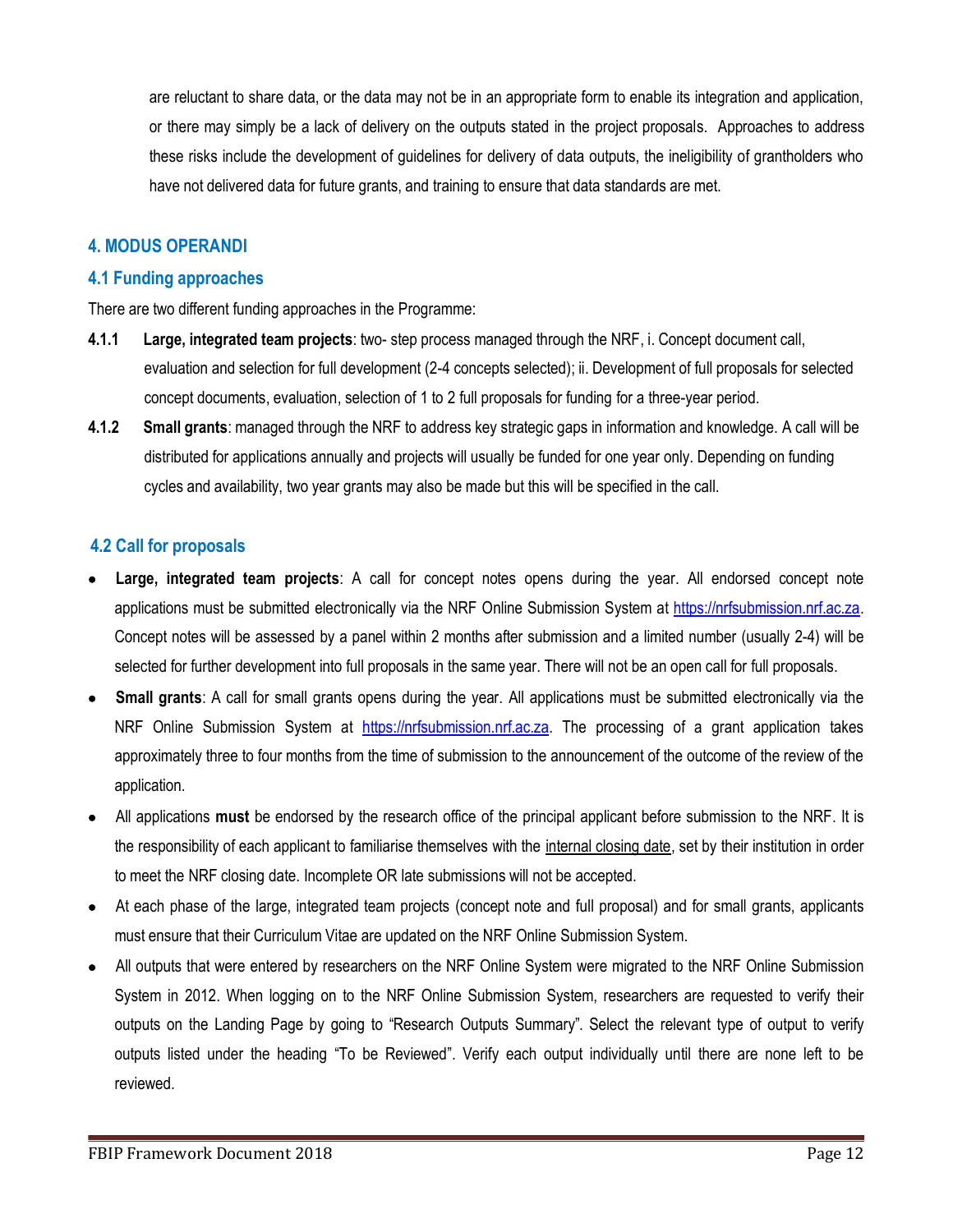#### <span id="page-12-0"></span>**4.2.1 Programme focus areas**

#### **4.2.1.1 Large, integrated team projects**:

Projects falling within the following focus areas have been identified for support (selection in 2018 and implementation in 2019-2021):

- 1. Resolution of taxonomic problems, and documenting distribution and abundance of plant and animal species used for medicinal purposes in South Africa.
- 2. Biological control: identification of potential biocontrol agents through being able to identify the pest / pathogen / alien and its origin, the identification of natural predators / pathogens of it, and close relatives of the host and potential agents.
- 3. Biodiversity functionality. Better understanding of key functional attributes of different species in ecosystems, and the key interactions between them, focusing on terrestrial regulatory services systems. Regulatory services include invasion resistance, pollination, climate regulation, carbon sequestration, soil fertility, pest and disease control in agricultural systems.
- 4. Multi-taxa surveys of strategic geographic areas (eg. new or proposed protected areas, areas targeted for development, areas with high levels of dependence on biodiversity for livelihoods, areas of importance for providing ecological infrastructure) that produce all of the following: species pages, DNA barcodes, species occurrence and abundance data. Mobilization of existing records for the species recorded or for the area could also be included in the project.

## **4.2.1.2 Small strategic grants:**

These will be called for on an annual basis. The criteria are:

- The strategic value of the data or knowledge that will be generated / made accessible through the grant must be clearly explained and motivated (what will change because the knowledge is generated / data made available?).
- The project must align with and contribute to the objective/s and target/s of at least one of the following national strategies: The Bioeconomy Strategy of the Department of Science and Technology (2013); Biodiversity Economy Strategy (Bes) for the Department of Environmental Affairs (2015); or South Africa's 2nd National Biodiversity Strategy and Action Plan (NBSAP) 2015-2025.
- The data / knowledge should be clearly and directly linked to the main focus of the Programme (bio-economy or global change), but it may fall outside of the four focus areas listed above under large, integrated team projects.
- Grants can be used for taxonomic research, mobilisation of primary data (specimen records according to Darwin Core standards), generation of DNA barcodes (using the globally accepted barcode genes for the taxon and with submission to BOLD), compiling species information according to the specifications of the FBIP, development of innovative approaches for data management or application or for investigations of existing data and methods to identify priorities or improve methods (eg. development of systems for data mobilization, cleaning, analyses of gaps in knowledge, improving methods of DNA barcoding).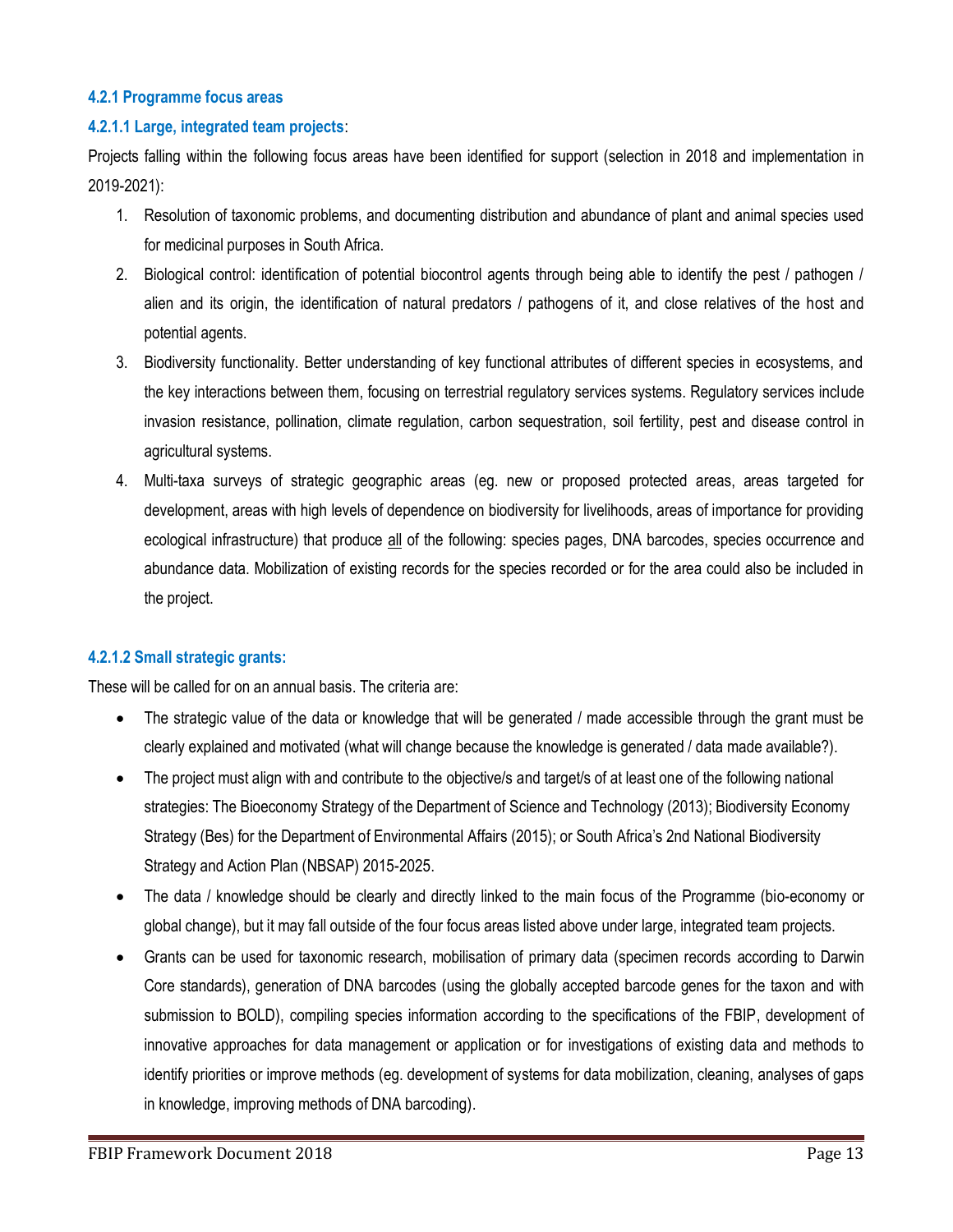The grants must result in the release of the data to the FBIP / SANBI for archiving, integration, management and dissemination.

## <span id="page-13-0"></span>**4.2.2 Applicant eligibility**

- Researchers working towards the generation and mobilization of foundational biodiversity knowledge are the priority target group for accessing programme funding.
- Applicants (i.e. the Principle investigator) must be either:
	- $\circ$  full-time researchers based at NRF recognised research institutions<sup>1</sup> in South Africa.

OR

 $\circ$  part-time researchers on contract at NRF recognised research institutions<sup>1</sup> in South Africa, on condition that the appointment is for (at least) the duration of the project applied for in the submission. The length of the contract should be stated on the application form. Salaries must be paid by the research institution and the primary employment of the individual concerned must be at that institution.

OR

- $\circ$  retired researchers affiliated to an NRF recognised research institution<sup>1</sup> provided that institutional support is evident in the form of an employment contract, office space, administrative support, access to research equipment and space. The institution will have to ensure that a minimum of six months are spent at the facility for the purpose of research and research capacity development. The researchers must have a research publication track record and must be actively supervising postgraduate students at present.
- Who are NOT eligible to apply for grants:
	- o **Large, integrated team projects (including concept notes)**: Post-doctoral fellows, students, technical and support staff.
	- o **Small grants:** Post-doctoral fellows and students.

## <span id="page-13-1"></span>**4.2.3 Research team structure and rules of participation**

Only researchers based at NRF recognised research institutions<sup>1</sup> in South Africa are eligible to apply as a principal investigator (4.2.2). Co-investigators, research associates and collaborators can be based at other institutions, or be associated with appropriate citizen scientist associations.

The principal investigator must be an active researcher who takes intellectual responsibility for the project, its conception, any strategic decisions called for in its pursuit, and the communication of results. The principal investigator must have

 $\overline{a}$ 

<sup>&</sup>lt;sup>1</sup> NRF recognised research institutions are declared (and gazetted) by the Department of Science and Technology and include Public South African (SA) Higher Education institutions (HEIs), Science Councils, Museums and other research performing public institutions. The list is available on the NRF Online Submission System at: https://nrfsubmission.nrf.ac.za/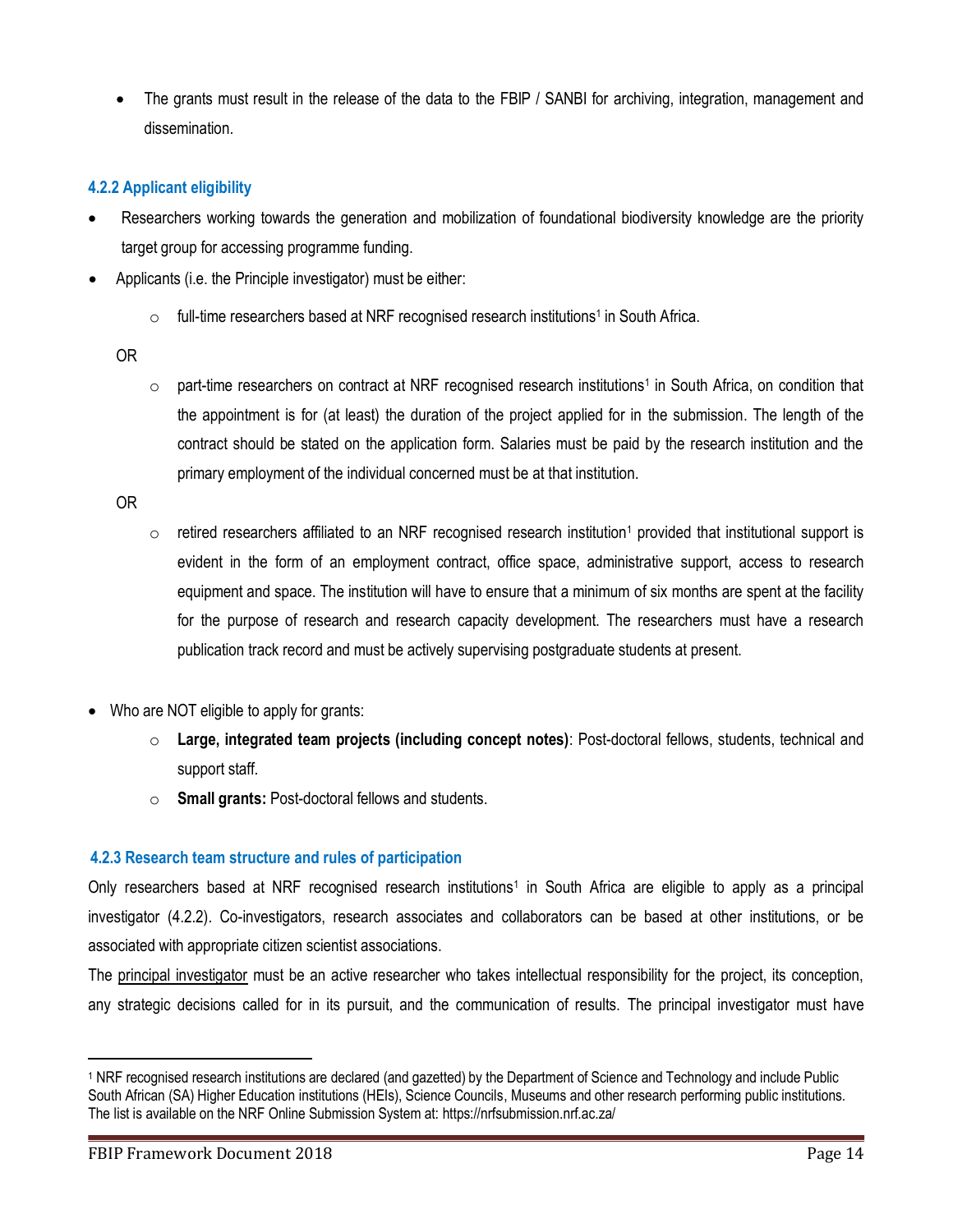expertise and a track record in the field dealt with in the proposal, and they must play an intellectual leadership role in both the development of the proposal and the implementation of the activities covered in the project. The principal investigator must have the capacity to make a serious commitment to the project and cannot assume the role of a supplier of resources for work that will largely be placed in the hands of others. S/he will take responsibility for the management and administration of resources allocated to the application.

A co-investigator is an active researcher who provides significant commitment, intellectual input, relevant expertise into the design and implementation of the research application. S/he will be involved in all or at least some well-defined research activities within the scope of the application. South African-based co-investigators are eligible to receive NRF funds from the grant if the team's application is successful. Post-doctoral fellows, students, technical and support staff should NOT be listed as co-investigators.

Research associates / collaborators are individuals or groups who are anticipated to make relatively small but meaningful contributions to the research endeavours outlined in the application. Research associates/collaborators will not actively participate in the design and implementation of the research application. They are not considered a part of the core research team.

#### <span id="page-14-0"></span>**4.2.4 Eligibility criteria**

#### **The following eligibility criteria are applicable for the large integrated team projects**:

- Applicant eligibility as described in Section 4.2.2 applies.
- Applications are limited to one proposal per PI and co-investigator per annual cycle.
- For these applications (concept note and full proposals), the core research team must consists of a principal investigator (i.e. applicant) and one or more co-investigator(s). The project may also include research associates / collaborators. The research team structure rules are described under 4.2.3.
- Funding will only be allocated to projects involving at least four institutions, but teams must be led by an identified principle investigator. Funds will be made to a recognised research institution under the name of the principle investigator who can allocate part of the grant to team member institutions.
- Projects must include a minimum of five team members from a minimum of four institutions, but teams that involve all relevant specialists will be favoured.
- Project teams must include at least two young researchers (younger than 40 at the time of application) and ensure adequate mentorship and involvement as necessary.
- **Note:** Contribution to equity in terms of race and gender of young and senior researchers and involvement of Historically Disadvantaged Institutes (HDIs) will be positively considered as part of the capacity development / transformation criteria.
- **Projects must include postgraduate training.**
- Projects must identify specific users of the knowledge generated and information co-ordinated and must indicate how engagement with users has been or will be addressed to ensure that data needs are met in terms of what is generated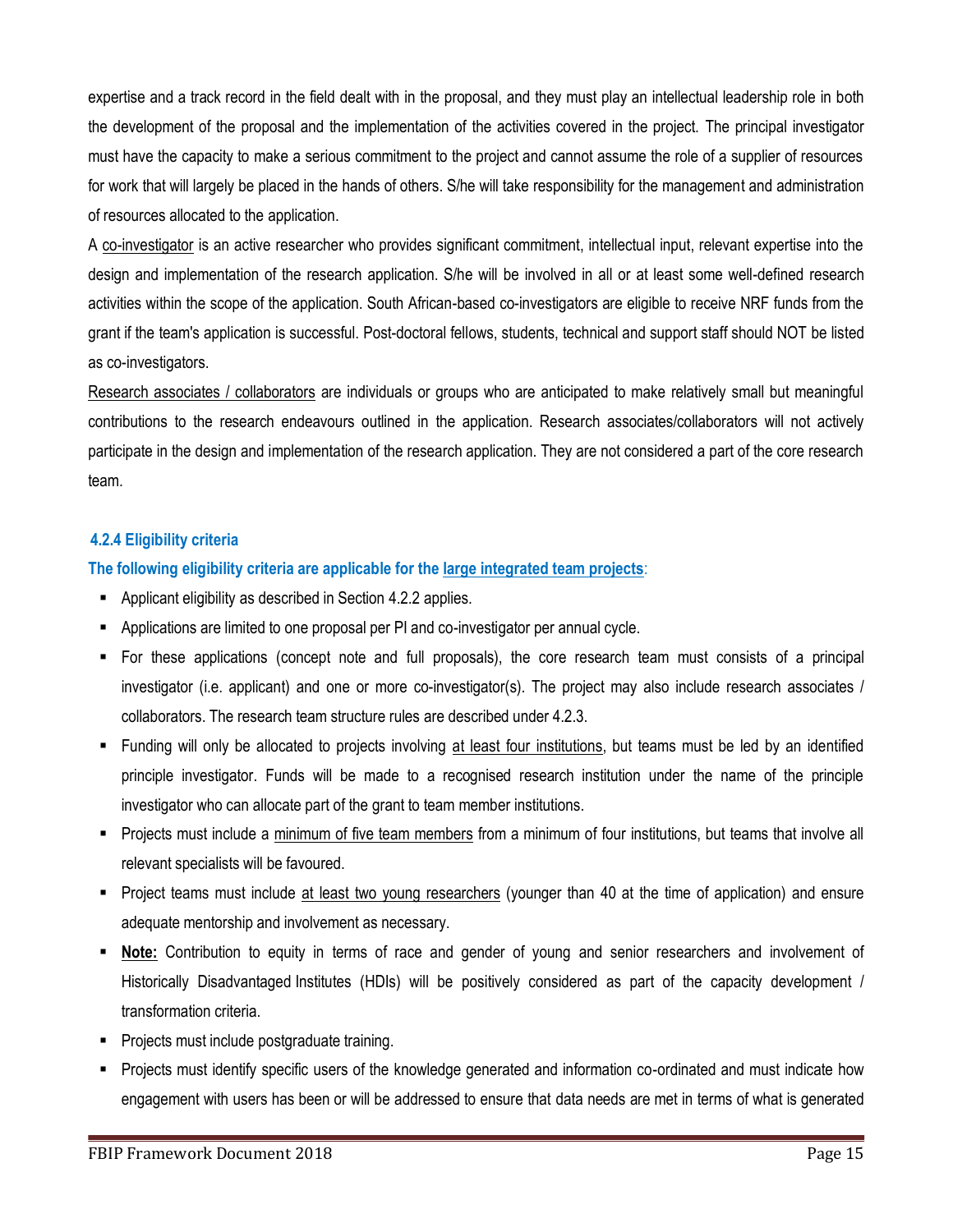and mobilized and how it is accessed by users.

- Projects must clearly state the impact of the project on understanding and mitigation of global change and / or the bioeconomy.
- Projects must be in line with one of the four focus areas identified  $(4.2.1.1)$ .
- **Projects must generate primary biodiversity data sets according to the Darwin Core standard.**
- Projects must contribute to the compilation of species pages according to the specifications provided by FBIP.
- Projects must produce DNA barcodes for species, using the recognised barcoding genes and must submit data to BOLD.
- Successful applicants must sign the NRF Conditions of Grant (COG) agreement as specified in the attachments to the award letter.
- The data generated or mobilized through the grant must be provided to the FBIP / SANBI at the end of the project. This is to ensure that the data can be archived, integrated and made accessible for a range of applications and products.
- Data deliverables as stated in the proposal must be made available at the end of each year, and all data must be submitted six months after the end of the three-year project (i.e. 42 months after the signing of the Conditions of Grant agreement).
- Grantholders who have not submitted data within the specified timeframes from previous grants will not be eligible to receive further funding from the FBIP until the data have been submitted.

## **For the small grants (and Biodiversity Surveys when called for) the following eligibility criteria are applicable**:

- Only researchers based at NRF recognised research institutions in South Africa as described in Section 4.2.2 are eligible to apply as a principal investigator. (Please note that post-doctoral fellows and students are not eligible to apply.)
- Team members may also include a co-investigator(s) and research associates / collaborators as specified under 4.2.3.
- An individual may appear as Principal Investigator (PI) on a maximum of three proposals per annual cycle submitted in response to this call.
- Projects must identify specific users of the knowledge generated / information co-ordinated and must indicate how the data will be made accessible.
- Proposals must indicate how the project will impact on understanding and mitigation of global change and / or the bioeconomy.
- Successful applicants must sign the Conditions of Grant (COG) agreement as specified in the attachments to the award letter.
- The data generated or mobilized through the grant must be provided to the FBIP / SANBI at the end of the project. This is to ensure that the data can be archived, integrated and made accessible for a range of applications and products.
- Data must be made available no later than 18 months after the date of signing the Conditions of Grant Agreement for small grants, or 30 months after signing for two-year surveys.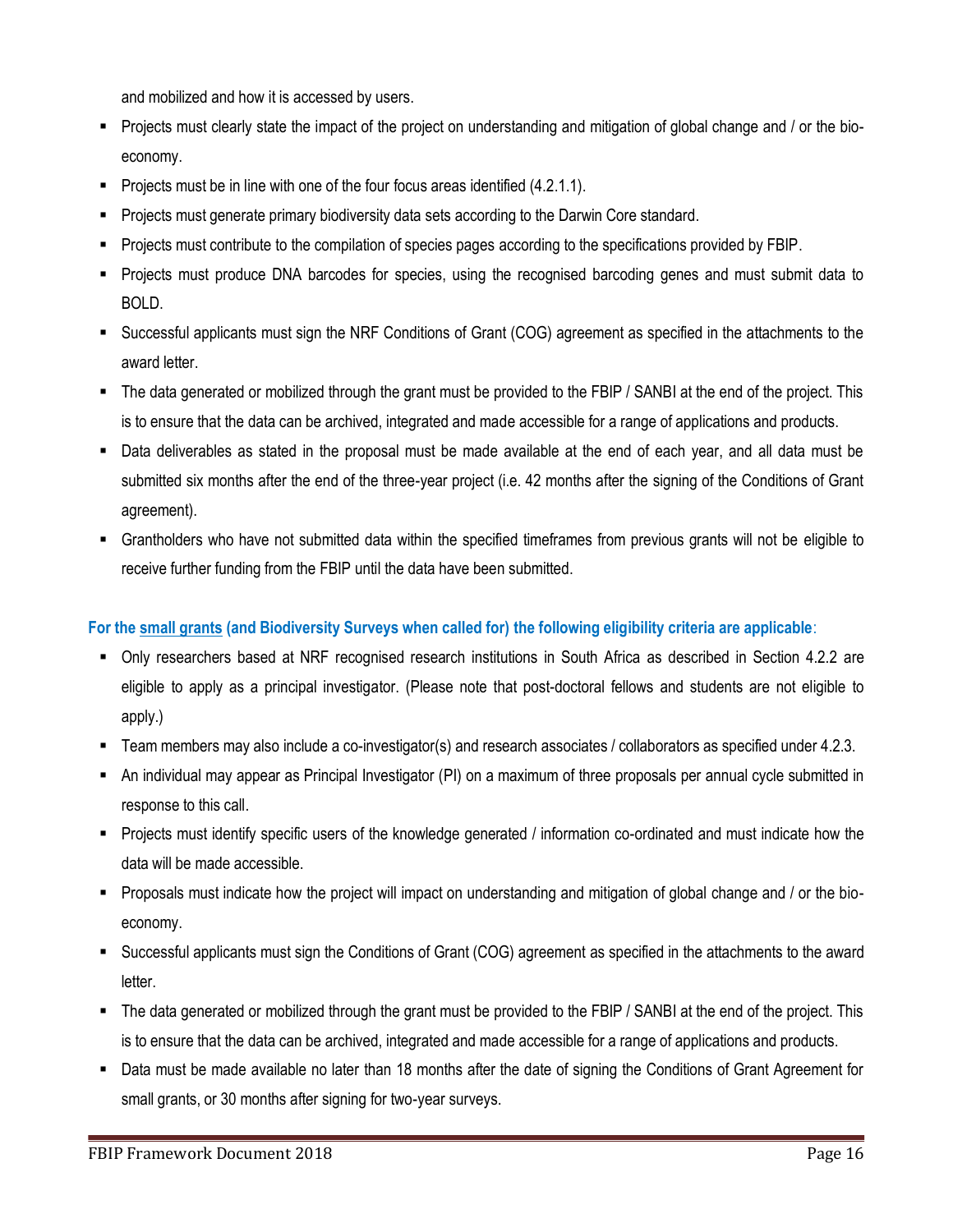Grantholders who have not submitted data within the specified timeframes from previous grants will not be eligible to receive further funding from the FBIP until the data have been submitted.

#### **Small projects must:**

- generate or mobilize primary biodiversity data sets (species occurrence or specimen data) and / or
- contribute to the compilation of species pages, and / or
- produce DNA barcodes for species using the recognized barcode gene/s for the taxon and submitted to BOLD, and / or
- resolve taxonomic problems to unlock knowledge critical to other projects related to the bioeconomy or global change.

#### <span id="page-16-0"></span>**4.2.5 Specific FBIP funding conditions**

- **4.2.5.1 Ethics:** All activities undertaken by the research team will need to meet the required ethics standards of the contracting institution. FBIP management reserves the right to request ethics clearance certification from the Principle investigator (PI).
- **4.2.5.2 Research permits:** Obtaining research permits is wholly the responsibility of the PI. Proposals must indicate that due consideration has been given to all permitting requirements for implementation of the project. This information must be included under the ethics section of the proposal. Some guidelines for permits are provided a[t http://www.sanbi.org/information/infobases/collection-permits.](http://www.sanbi.org/information/infobases/collection-permits) FBIP management reserves the right to request copies of the permits from the PI.

**Note:** Any material sent outside the country for analysis must have the required Material Transfer Agreements and export permits.

- **4.2.5.3Research outside South Africa:** Research is limited to South Africa (including Prince Edward and Marion Islands).
- **4.2.5.4 Reporting & Project follow-up:** The FBIP has reporting requirements over and above the annual progress reports required by the NRF. Grantholders will be expected to provide email progress updates and additional reports to the FBIP Management team on request. The purpose of the progress updates is to ensure that if required, corrective measures can be implemented to meet the stated objectives and produce the outputs within stipulated timeframes and the FBIP management team collates grantholder reports to inform overall reporting to the DST.
- **4.2.5.5 DST Key performance areas (KPIs)**: FBIP is contractually bound to the DST to produce deliverables such as student numbers, peer reviewed papers and foundational biodiversity data. Following the award of the grant, deliverables will be agreed to between the PIs and the FBIP Management Team.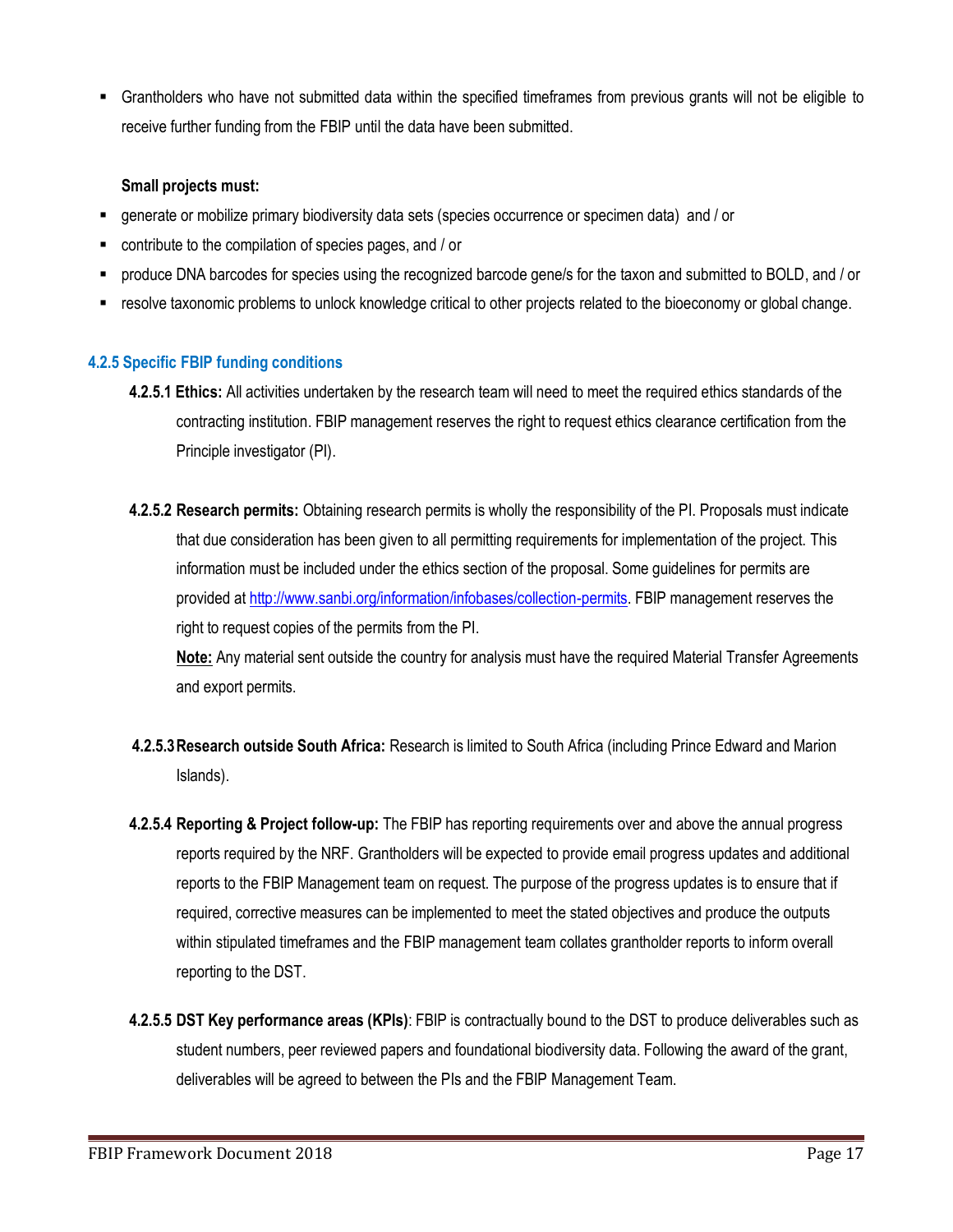**4.2.5.6 Data submission:** As a requirement, data sets generated through the proposed research projects must be made publically available. Data sets must be submitted to FBIP staff unless the data have been submitted directly to BOLD. In the latter case, lists of specimens with links to the BOLD accession number must be provided to the FBIP Manager. Where appropriate the data will be integrated into the SANBI portal or submitted to a global repository such as GBIF. Data must be made available no later than 18 months after the date of signing the Conditions of Grant Agreement for small grants, or 30 months after signing for two-year surveys. In the case of integrated team projects, data deliverables as stated in the proposal must be made available at the end of each year, and all data must be submitted six months after the end of the three-year project (i.e. 42 months after the signing of the Conditions of Grant agreement). It is essential that applicants consider the resources required to ensure that data meet the standards specified and that they are delivered within the Programme timeframes.

**Note:** Applicants could consider budgeting for technical support to assist with this aspect of the project. For the compilation of species pages, these could be included as an appendix in postgraduate student theses in order to ensure that they are compiled.

- **4.2.5.7 Third party data:** For projects involving the capturing of third party data (i.e. not belonging to the Grantholder or Grantholder Institution) that will be delivered to the FBIP, all data owners will need to sign a consent form (example of Third Party Data Release Agreement attached, Appendix C and/or D). The consent form will be provided by the NRF upon awarding the grant. The signed consent form must be submitted to the FBIP Manager.
- **4.2.5.8 Formats and standards for data submission:** Data submitted must conform to FBIP requirements which are aligned with global standards (see Appendix A).
- **4.2.5.9 Public release of data:** Conditions and requirements in terms of the release of data generated or mobilized through FBIP funded grants are provided in the attached "FBIP Data Release Requirements" (Appendix B).
- **4.2.5.10 Publications:** Grantholders must acknowledge the Foundational Biodiversity Information Programme (FBIP) in addition to the NRF.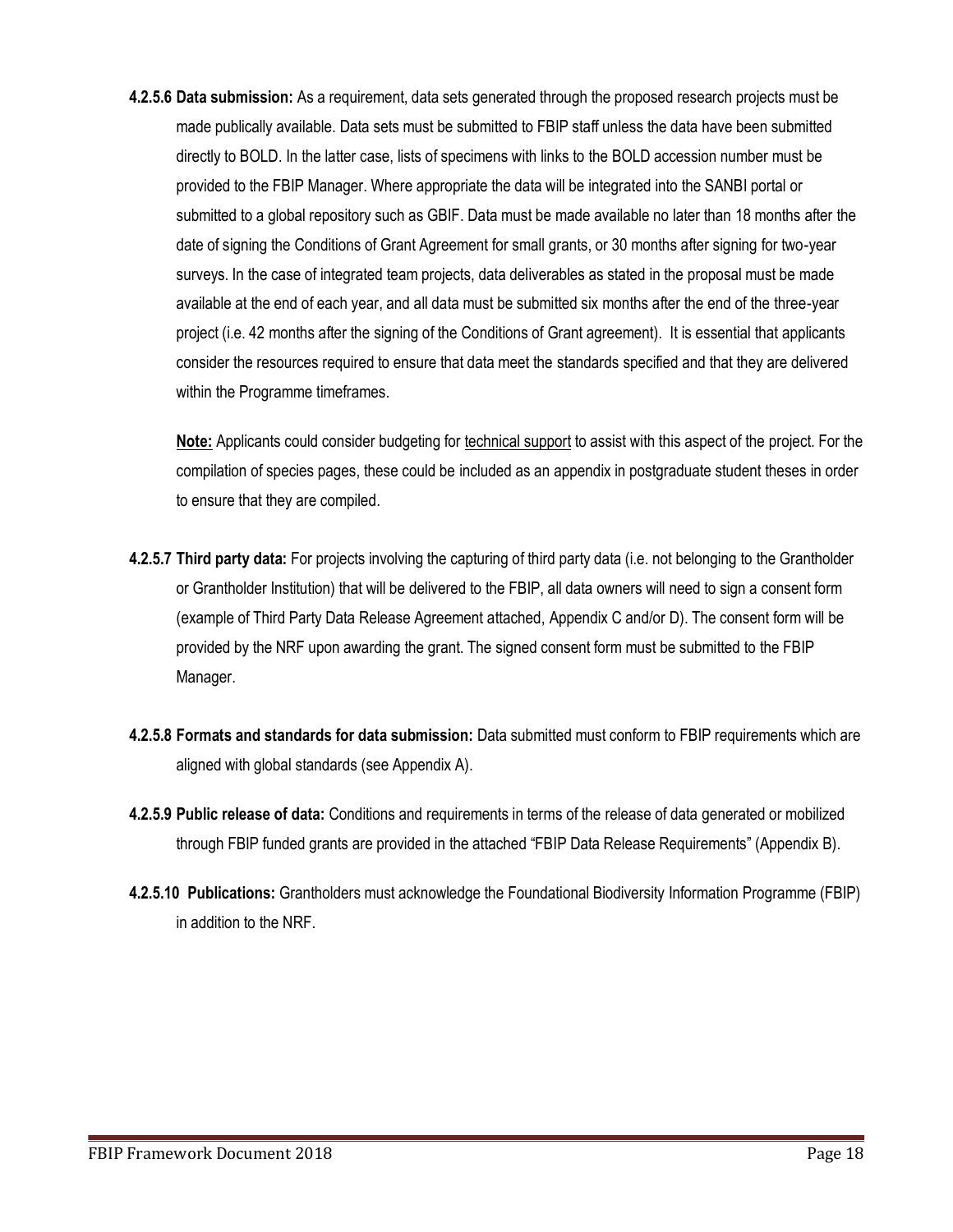# <span id="page-18-0"></span>**4.3 Application and assessment process**

## <span id="page-18-1"></span>**Table 1: Application and assessment process guidelines**

<span id="page-18-2"></span>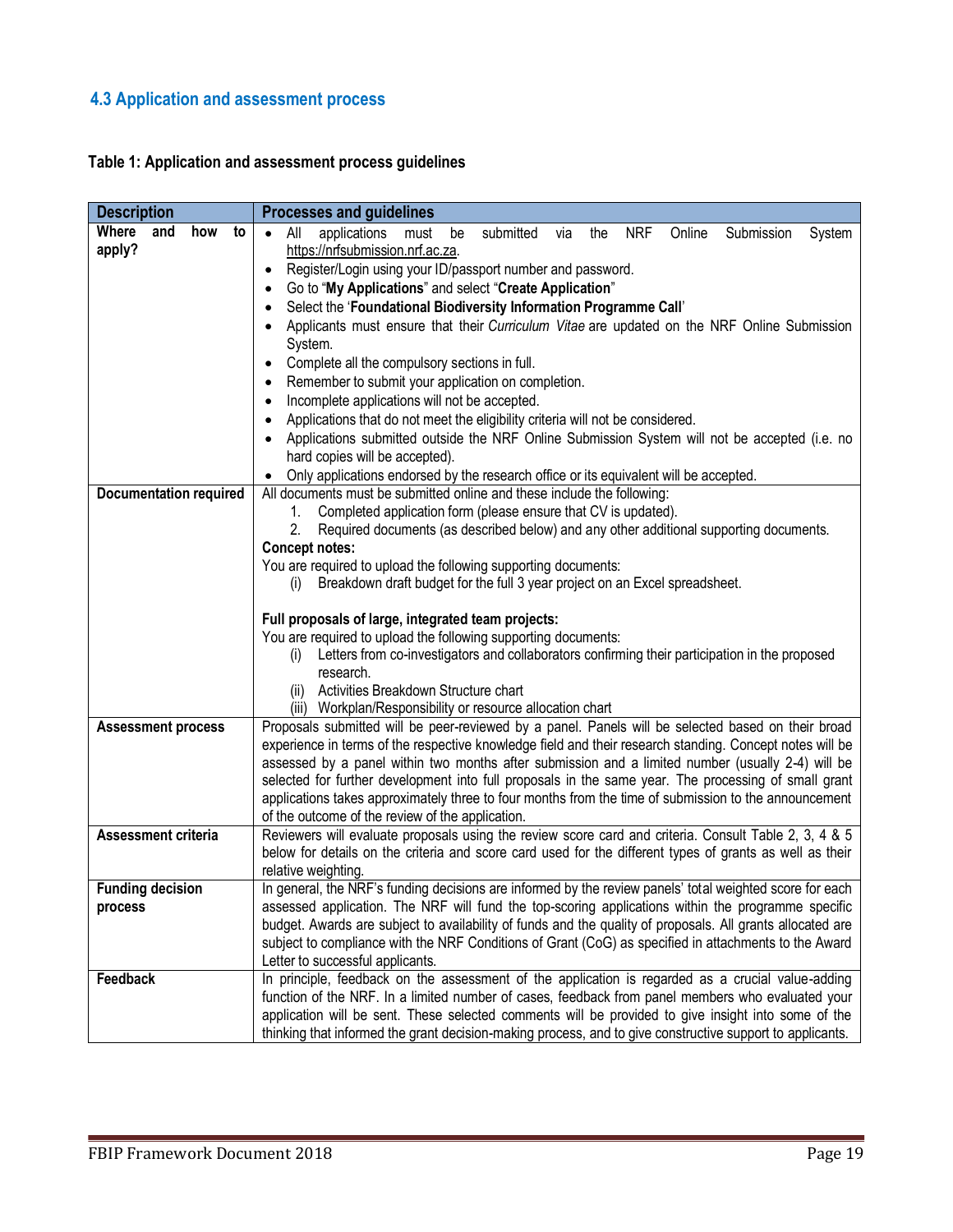## **Table 2: NRF Scorecards for assessment**

Each criterion is graded on a scale as follows:

| Scoring scale to be used |                         |                                                                                                                                                                                                                                                                 |  |  |
|--------------------------|-------------------------|-----------------------------------------------------------------------------------------------------------------------------------------------------------------------------------------------------------------------------------------------------------------|--|--|
| <b>Score</b>             | <b>Meaning of score</b> | <b>Notes</b>                                                                                                                                                                                                                                                    |  |  |
| 4                        | Excellent               | It is clear that the proposed research and application could not be improved within<br>the specific context.                                                                                                                                                    |  |  |
| 3                        | Above average           | The proposed research and application is above average but could still be improved<br>within the specific context.                                                                                                                                              |  |  |
| 2                        | Average                 | Both the research application and proposed research is average within the<br>appropriate context.                                                                                                                                                               |  |  |
|                          | Below average           | The application and proposed research is below average. This could be improved<br>with amendments/revisions.                                                                                                                                                    |  |  |
| <b>Context</b>           |                         |                                                                                                                                                                                                                                                                 |  |  |
|                          |                         | Note: The scoring process must be made with sensitivity to the context in which the proposal is made. The context will include the<br>research field or discipline. It will also include other relevant influences such as societal and institutional textures. |  |  |

## **Table 3: Proposal evaluation criteria: Concept notes (Large integrated team projects)**

Concept notes proposals for Large integrated team projects will be evaluated against the following criteria:

| <b>Foundational Biodiversity Information Programme: Concept notes</b>                                              |                                           |                                                                                                                                                                                                                                                                                                                                                                                                                                              |                            |                                   |                                  |  |  |
|--------------------------------------------------------------------------------------------------------------------|-------------------------------------------|----------------------------------------------------------------------------------------------------------------------------------------------------------------------------------------------------------------------------------------------------------------------------------------------------------------------------------------------------------------------------------------------------------------------------------------------|----------------------------|-----------------------------------|----------------------------------|--|--|
| Note: * Alignment to Programme and Focus areas & Outputs & Impact must score a minimum of 3 to be assessed further |                                           |                                                                                                                                                                                                                                                                                                                                                                                                                                              |                            |                                   |                                  |  |  |
| <b>Criteria</b>                                                                                                    | <b>Subcriteria</b>                        | <b>Details</b>                                                                                                                                                                                                                                                                                                                                                                                                                               | <b>Score</b><br>$\sqrt{4}$ | Weight<br>$(total =$<br>$100\%$ ) | Weighted<br>score<br>$(total=4)$ |  |  |
|                                                                                                                    | Past record in research                   | Publications, conference presentations;                                                                                                                                                                                                                                                                                                                                                                                                      |                            |                                   |                                  |  |  |
| Track record of PI                                                                                                 | Past record in leadership /<br>management | Project management experience.                                                                                                                                                                                                                                                                                                                                                                                                               |                            | 20%                               |                                  |  |  |
| * Alignment to<br>Programme and<br>focus areas                                                                     |                                           | Foundational biodiversity knowledge / information<br>generation, co-ordination, dissemination and<br>application in line with the outputs required for FBIP;<br>Project concept within one of the focus areas<br>identified;                                                                                                                                                                                                                 |                            | 30%                               |                                  |  |  |
| Feasibility                                                                                                        |                                           | Is the project achievable within a 3-year period<br>relative to the team and resources (funds, facilities)<br>available?<br>Is there a workplan with reasonable timeframes for<br>activities and with responsible team members<br>identified?<br>Does the team/PI/applicant have the required<br>capacity/experience to enable the achievement of<br>the outputs?<br>Are all relevant researchers /institutions included in<br>the workplan? |                            | 20%                               |                                  |  |  |
| * Outputs and<br>Impacts                                                                                           |                                           | What are the anticipated outputs (quantity and type)?<br>What will the impact of the outputs be on global<br>change understanding and / or the bio-economy?<br>What will change because the project has been<br>done?<br>Are the stated impacts realistic?                                                                                                                                                                                   |                            | 30%                               |                                  |  |  |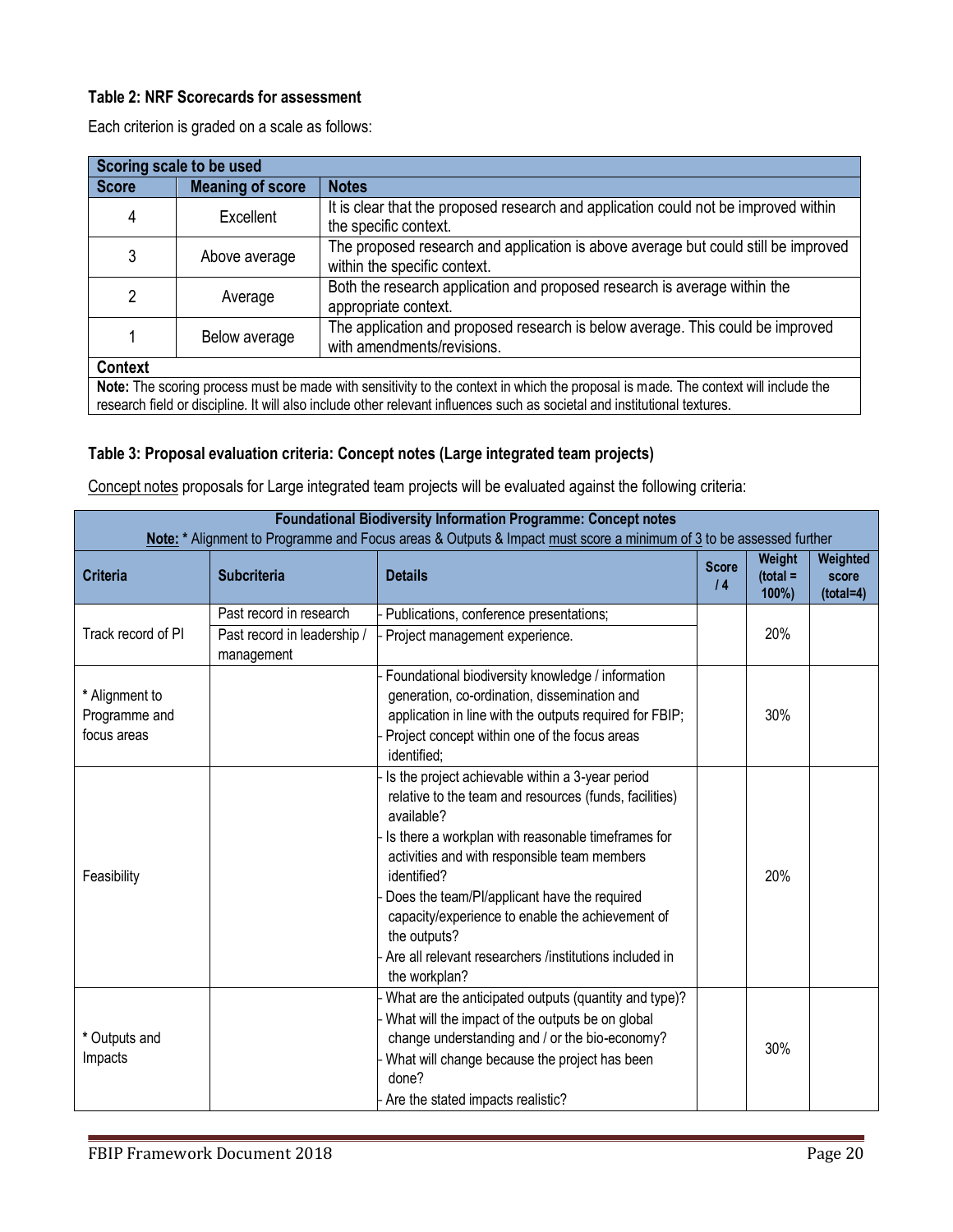## **Table 4: Proposal evaluation criteria: Large integrated team projects**

Large integrated team projects will be evaluated against the following criteria:

| Foundational Biodiversity Information Programme: Large integrated team projects |                                                                             |                                                                                                                                                                                                                                                                                                                                                                                                                                                                                                           |              |                               |                                  |  |
|---------------------------------------------------------------------------------|-----------------------------------------------------------------------------|-----------------------------------------------------------------------------------------------------------------------------------------------------------------------------------------------------------------------------------------------------------------------------------------------------------------------------------------------------------------------------------------------------------------------------------------------------------------------------------------------------------|--------------|-------------------------------|----------------------------------|--|
| <b>Criteria</b>                                                                 | <b>Subcriteria</b>                                                          | <b>Details</b>                                                                                                                                                                                                                                                                                                                                                                                                                                                                                            | Score /<br>4 | Weight<br>$(total =$<br>100%) | Weighted<br>score<br>$(total=4)$ |  |
| Track record and                                                                | Past record in research<br>and leadership /<br>management of team<br>leader | - Publications, conference presentations;<br>- Experience in management of large,<br>multi-institutional projects.                                                                                                                                                                                                                                                                                                                                                                                        |              |                               |                                  |  |
| team                                                                            | Team members specified<br>with expertise and role in<br>project             | - Different institutions represented;<br>- Relevant expertise involved;<br>- If the concept aims to include role<br>players along the entire value chain has<br>this been adequately addressed?                                                                                                                                                                                                                                                                                                           |              | 10%                           |                                  |  |
| Capacity                                                                        | Young researcher/s<br>involved                                              | - Young researcher/s identified and role<br>specified;<br>- Contribution to redress and equity<br>(race and gender).                                                                                                                                                                                                                                                                                                                                                                                      |              |                               |                                  |  |
| development and<br>transformation                                               | Postgraduate training<br>opportunities outlined                             | - Are the postgraduate projects specified;<br>- Are the number of postgraduate<br>projects realistic;                                                                                                                                                                                                                                                                                                                                                                                                     |              | 10%                           |                                  |  |
|                                                                                 | Involvement of HDIs                                                         | - Leadership by, or participation in the<br>project of HDIs.                                                                                                                                                                                                                                                                                                                                                                                                                                              |              |                               |                                  |  |
| Proposal                                                                        | Quality of the proposal<br>document                                         | - Is there a clear aim and objectives that<br>align with the objectives of the<br>Programme?<br>- Are the proposed activities in line with<br>the objectives?<br>- Does the proposal indicate a solid<br>understanding of foundational<br>biodiversity knowledge generation and<br>information sources and requirements?                                                                                                                                                                                  |              | 20%                           |                                  |  |
| Feasibility                                                                     |                                                                             | - Is there a detailed workplan with<br>specific activities and outputs?<br>- Is there a clear schedule and<br>reasonable timeframes for activities<br>and outputs?<br>- Are the roles and contributions of all<br>team members specified?<br>- Is the budget reasonable considering<br>the proposed activities and outputs?<br>- Is there sufficient detail in the budget to<br>allow assessment of feasibility?<br>- Have ethics and permit requirements<br>been specified and adequately<br>considered? |              | 30%                           |                                  |  |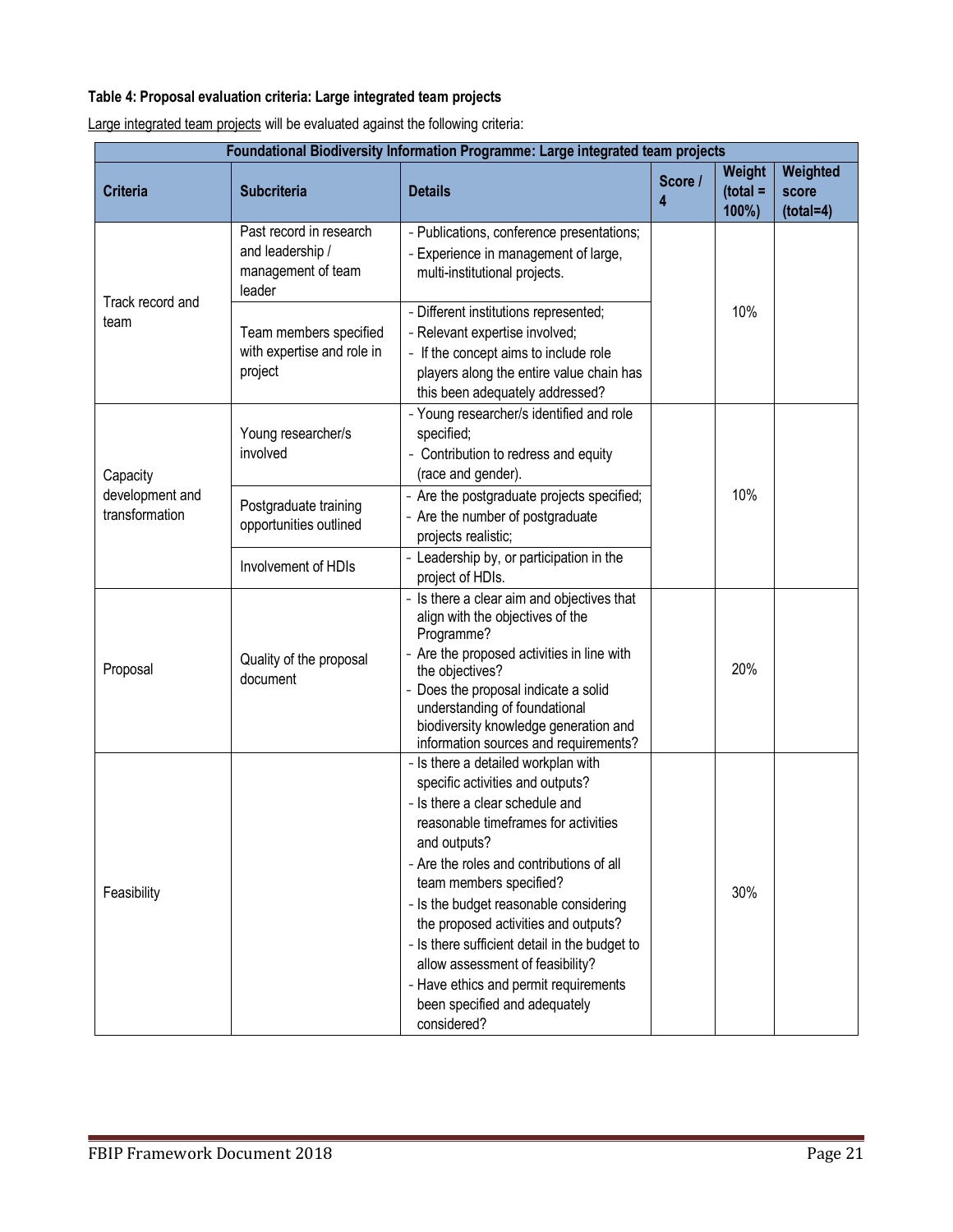| Impacts | - Have the impacts on global change and<br>or the bio-economy been specified?<br>Are these realistic?<br>- Have the users of the knowledge /<br>information been identified?<br>- Will there be a direct or indirect change<br>in global change understanding /<br>mitigation or economic opportunities<br>because of the project?<br>- Are the outputs in line with FBIP<br>targets?<br>- What is the extent of the outputs (how<br>many of each type of output will be<br>produced)?<br>- Has consideration been given to the<br>format in which the knowledge /<br>information will need to be made<br>accessible (even if this is not done by<br>the project)? | 30% |  |
|---------|--------------------------------------------------------------------------------------------------------------------------------------------------------------------------------------------------------------------------------------------------------------------------------------------------------------------------------------------------------------------------------------------------------------------------------------------------------------------------------------------------------------------------------------------------------------------------------------------------------------------------------------------------------------------|-----|--|
|---------|--------------------------------------------------------------------------------------------------------------------------------------------------------------------------------------------------------------------------------------------------------------------------------------------------------------------------------------------------------------------------------------------------------------------------------------------------------------------------------------------------------------------------------------------------------------------------------------------------------------------------------------------------------------------|-----|--|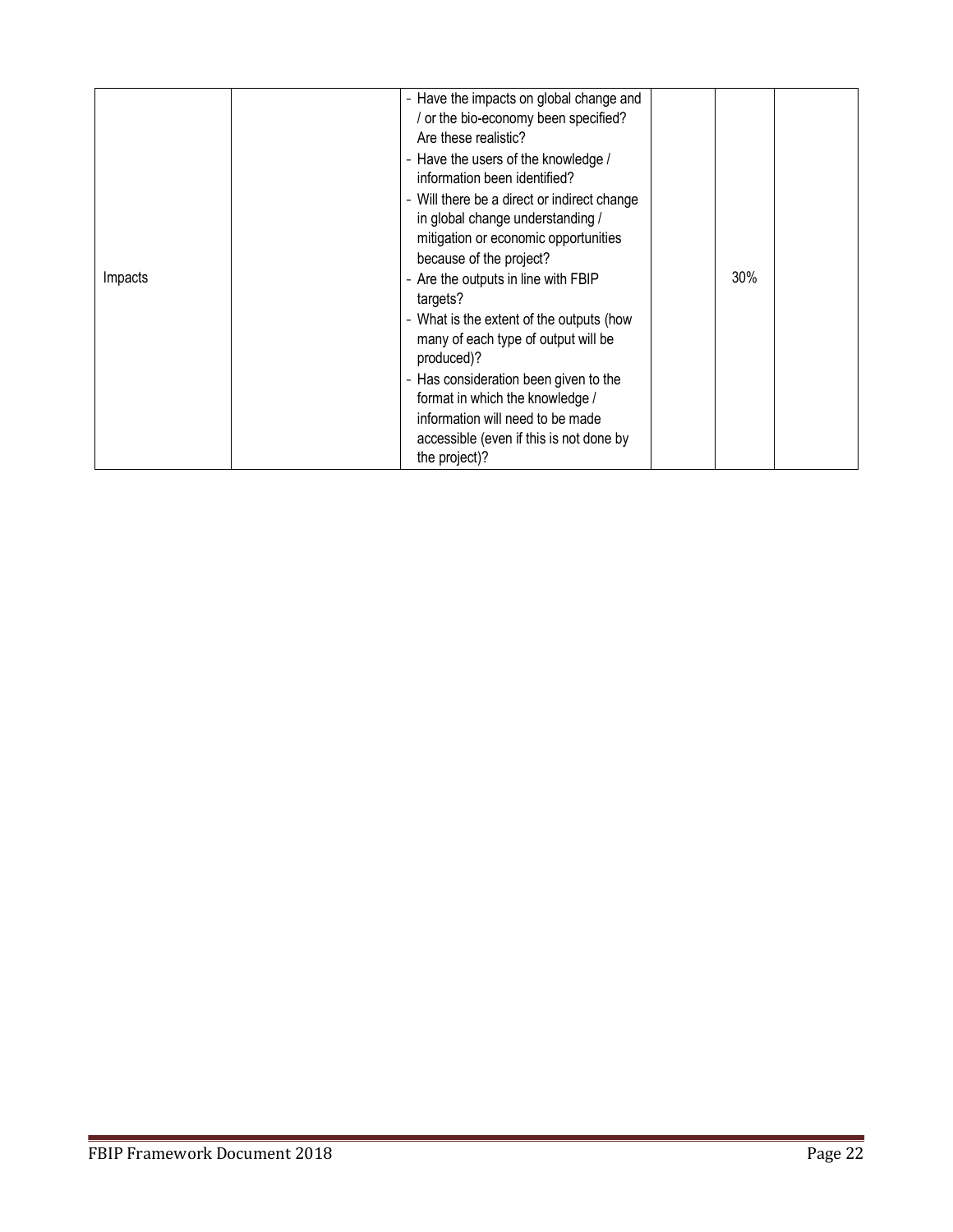# **Table 5: Proposal evaluation criteria: Small grants and Biodiversity Surveys (when offered):**

| <b>Foundational Biodiversity Information Programme</b><br>Note: * Applicants must score a minimum of 3 for Feasibility and for Impacts to be scored further |                                                                                         |                                                                                                                                                                                                                                                                                                                                                                                                                                                                                                                     |                    |                               |                                  |
|-------------------------------------------------------------------------------------------------------------------------------------------------------------|-----------------------------------------------------------------------------------------|---------------------------------------------------------------------------------------------------------------------------------------------------------------------------------------------------------------------------------------------------------------------------------------------------------------------------------------------------------------------------------------------------------------------------------------------------------------------------------------------------------------------|--------------------|-------------------------------|----------------------------------|
| <b>Criteria</b>                                                                                                                                             | <b>Subcriteria</b>                                                                      | <b>Details</b>                                                                                                                                                                                                                                                                                                                                                                                                                                                                                                      | <b>Score</b><br>14 | Weight<br>$(total =$<br>100%) | Weighted<br>score<br>$(total=4)$ |
| Track record of<br>applicant                                                                                                                                | Past record in research<br>and expertise in<br>foundational biodiversity<br>information | Publications, conference presentations                                                                                                                                                                                                                                                                                                                                                                                                                                                                              |                    | 10%                           |                                  |
| Proposal                                                                                                                                                    | Quality of the proposal<br>document                                                     | - Is there a clear aim and objectives that align<br>with a problem statement, with the objectives<br>of the Programme and with a specified<br>national strategy?                                                                                                                                                                                                                                                                                                                                                    |                    | 20%                           |                                  |
| * Feasibility                                                                                                                                               | Workplan                                                                                | - Is there a detailed workplan with reasonable<br>timeframes for activities and outputs? Are<br>the timeframes in line with the FBIP funding<br>period?<br>- Are the roles and contributions of all<br>participants specified?<br>- Is there sufficient detail to allow assessment<br>of feasibility?<br>- Have ethical issues including data sharing<br>and collecting permits been considered?                                                                                                                    |                    | 30%                           |                                  |
|                                                                                                                                                             | <b>Budget</b>                                                                           | - Is the budget reasonable considering the<br>proposed activities and outputs? Is there<br>sufficient detail to allow assessment of<br>feasibility?                                                                                                                                                                                                                                                                                                                                                                 |                    | 10%                           |                                  |
| * Impacts                                                                                                                                                   |                                                                                         | - Have the impacts on global change and / or<br>the bio-economy been specified?<br>- Are these realistic?<br>- Have the users of the knowledge /<br>information been identified?<br>- Is the contribution to a national strategy i<br>specified and accurate?<br>- Has consideration been given to the format in<br>which the knowledge / information will need<br>to be made accessible (even if this is not<br>done by the project)?<br>- To what extent will the project contribute to<br>the FBIP deliverables? |                    | 30%                           |                                  |

Small grants and Biodiversity Surveys (when offered) will be evaluated against the following criteria: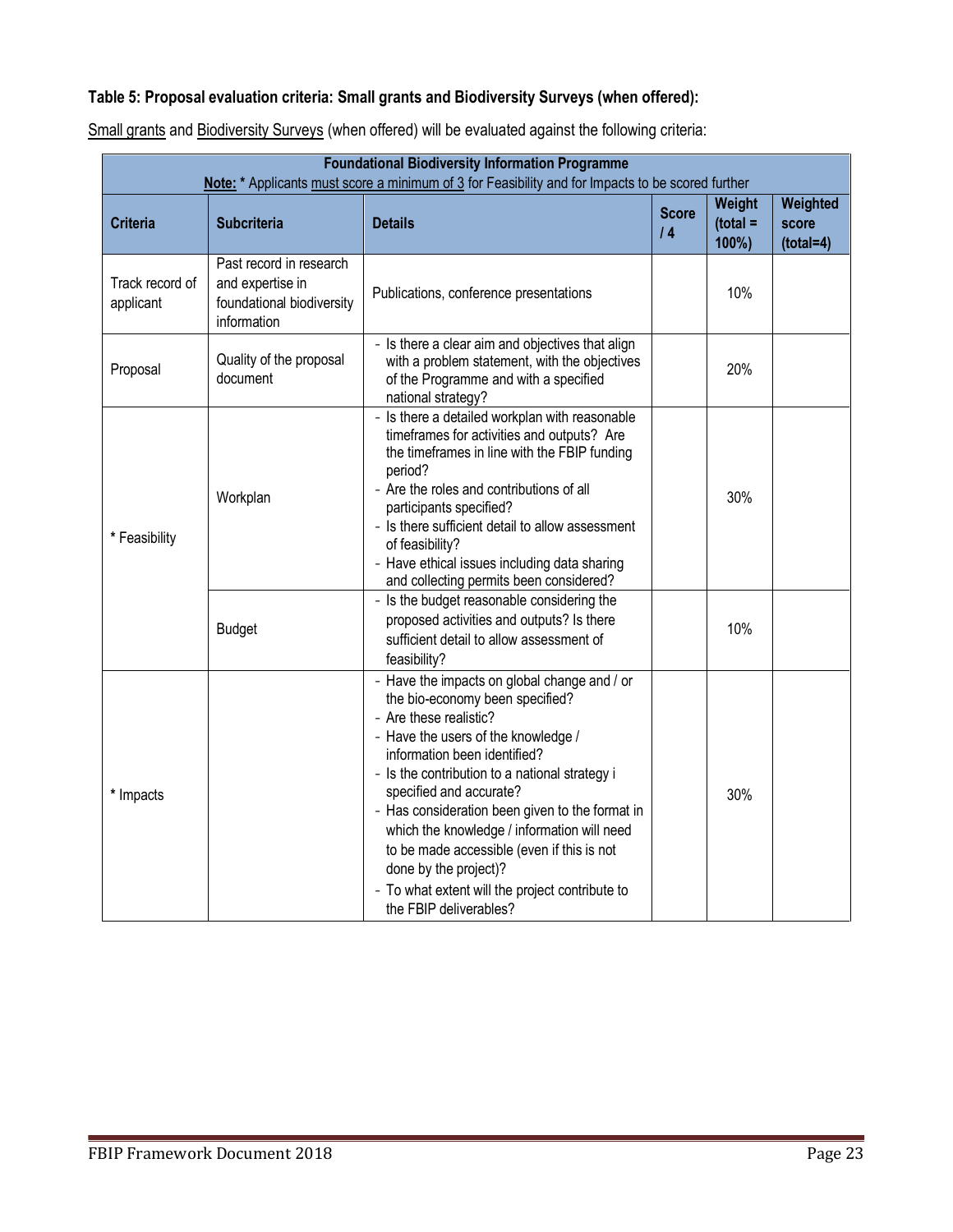## <span id="page-23-0"></span>**4.4 Management of Programme**

SANBI is responsible for managing the implementation of the Programme in order to achieve the specified outputs in the Business and Strategic Plans. SANBI (Programme Manager) will liaise with the NRF Global Change (GC) Programme Director to report on the Programme to the DST. The Grants Management and Systems Administration (GMSA) and Reviews and Evaluation (RE) of the NRF manage the grant call distribution, the online submission system, the panel review process, grant disbursement, tracking of expenditure by grantholders and reporting to the FBIP Programme Manager and GC Programme Director on expenditure. A Steering Committee provides strategic direction for the FBIP.

## <span id="page-23-1"></span>**5. FINANCIALS**

## <span id="page-23-2"></span>**5.1 Funding model**

The funding is allocated from the DST to the NRF as ring-fenced funds as part of the Global Change Programme grant, which follows a three-year cycle. Operating funds are allocated from the NRF to SANBI on an annual basis.

## <span id="page-23-3"></span>**5.2 Programme budget and ranges for research grants**

#### Large integrated team projects:

- The Programme allocation for the large integrated team projects in a year is R6.3 million, which covers three projects that run concurrently.
- The range of funding available per project is R500, 000 to R2.1 million per annum for a three year period (R1, 500,000 R6, 300,000 in total per project, with a maximum of R2.1 million in any one year). The total amount of funding requested should not exceed R6.3 million in total. This total includes costs for both research activities and grant-linked student bursaries.
- Depending on funding availability, one or two full projects are selected for support for a three-year period, with the first transfer of funds being made in the year after the review process has been completed. Funding will be made available in annual instalments (maximum of R2.1 million per year) commencing in 2019.
- No funding is available for the development of the concept notes.
- Limited seed funding is available as a once off payment in order to assist teams whose concept note is selected for further development into full proposals (R20, 000 per team).

## Small projects:

- The collective budget for the small strategic projects is approximately R3.6 million for 2018**.**
- The funding will range from R50, 000 R200, 000 per project over a one year period.
- Grantholder-linked student support is not applicable.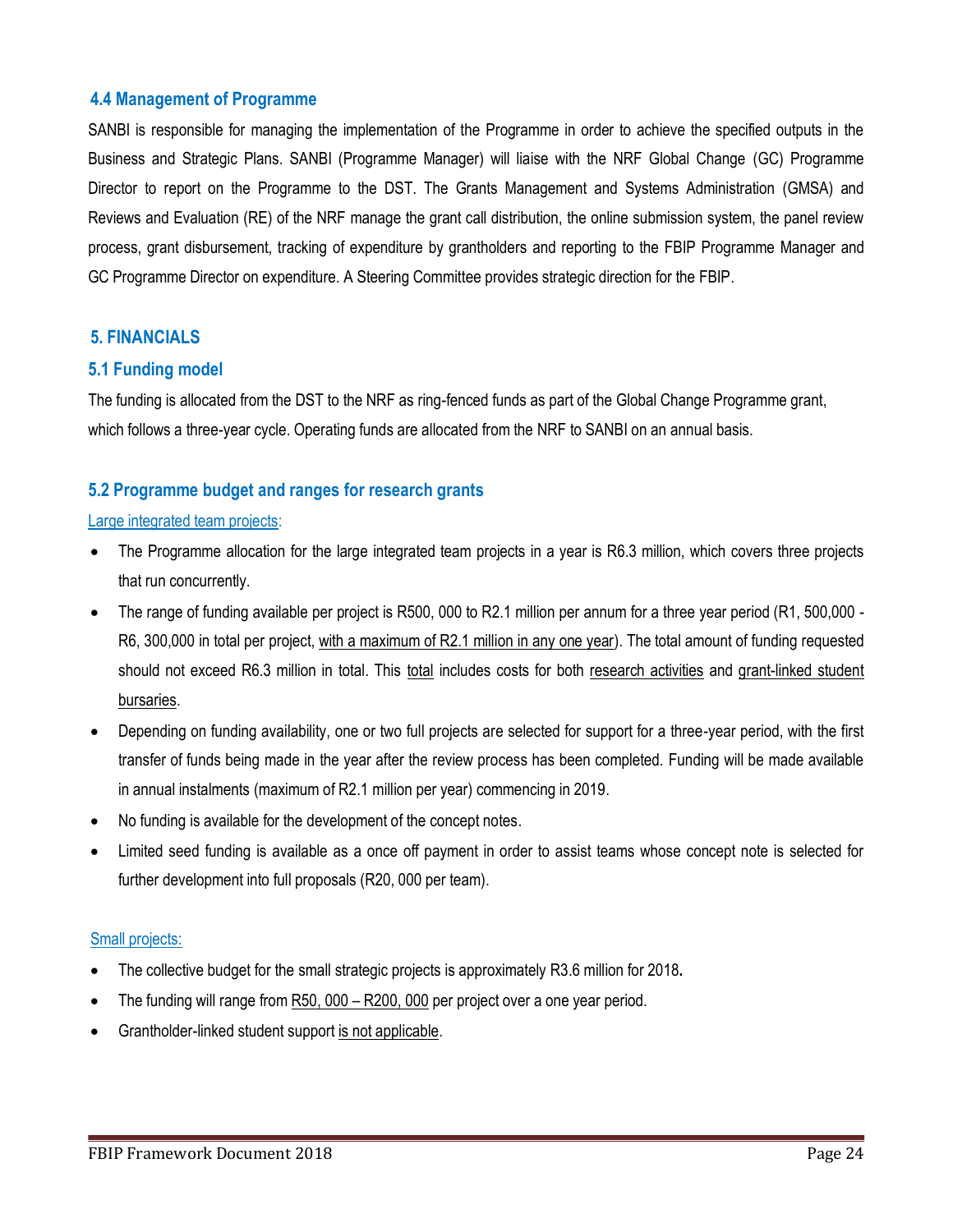## <span id="page-24-0"></span>**5.3 Funding support**

All funding allocated through the Programme will be for research purposes under the auspices of the NRF standard grant and finance policies. The money is released on acceptance of the conditions of grant both by the applicant and his/her employing/affiliated institution.

Funding will be made available for the following research activities as part of the research project.

- **Research-related costs such as**:
	- $\triangleright$  consumables, research equipment (small equipment), expenses relating to field work, research-related trips, etc.
	- $\triangleright$  In the case of large projects, a maximum of 30% of the budget may be used to employ staff to assist with project management or data management.
	- $\triangleright$  Up to 50% of small grants may be used as a payment for technical support for data mobilisation / cleaning, or student assistants for laboratory or field work.
	- $\triangleright$  When a grant-linked student award is supplemented from grantholder running costs, it can be topped up by a maximum of R20 000 p.a.

## **Please note:**

- (i) In cases where an applicant wishes to send samples overseas for DNA / other analyses, a sound rationale for this must be provided, explaining why the analysis cannot be done in South Africa. In such cases the international payment for services may not exceed 30% of the budget.
- (ii) Supplementary barcodes (in addition to the standard core DNA barcodes) will be accepted if motivation is provided and this indicates how the additional genes could improve the project and DNA diagnostics.

## **Grantholder-linked student support**

- $\triangleright$  Grantholder-linked student support is only applicable for large, integrated team projects
- $\triangleright$  Bursaries are awarded as per the NRF rules for grantholder-linked bursaries and will require the nomination of the selected students online at [https://nrfsubmission.nrf.ac.za.](https://nrfsubmission.nrf.ac.za/)
- $\triangleright$  When an award is supplemented from grantholder running costs, it can be topped up by a maximum of R20 000 p.a.
- $\triangleright$  Student support is available within the following categories:

| $\bullet$ | Honours / Final year BTech student assistantships (full time) R 65 000 p.a. |                          |
|-----------|-----------------------------------------------------------------------------|--------------------------|
| $\bullet$ | Masters (full-time)                                                         | R 90 000 p.a. (2 years)  |
| $\bullet$ | Doctoral (full-time)                                                        | R 120 000 p.a. (3 years) |
| $\bullet$ | Postdoctoral fellowship (pro rata per month)                                | R 200 000 p.a. (2 years) |

The distribution for these bursaries is targeted at the ratios:

 Final year Undergraduate and Honours/BTech student assistantships: 100% SA citizens with a minimum ratio[1] of 1:1 for Black[2] and White participants (1 year);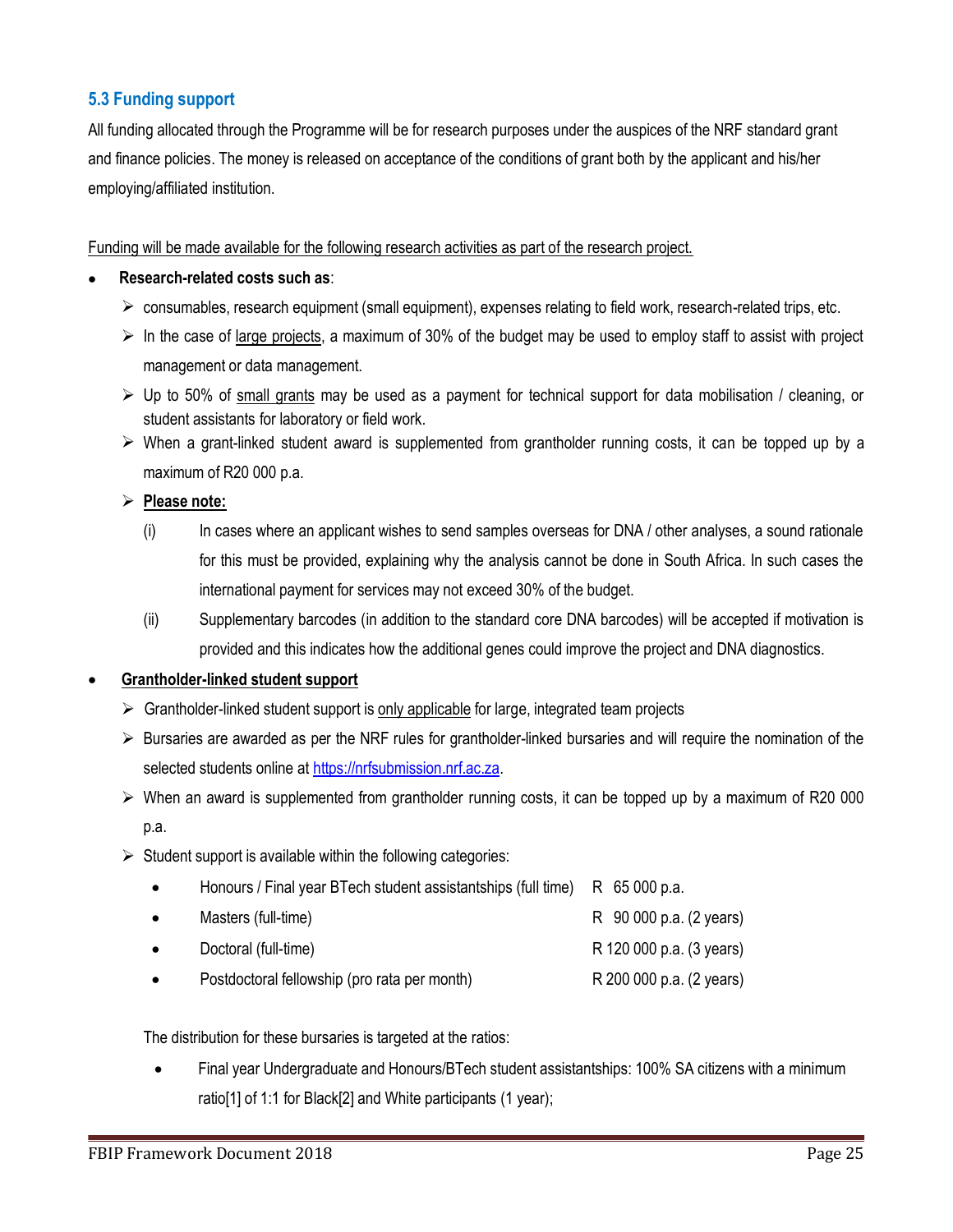- Masters bursaries (90% to South Africans and 10% to candidates from other African countries 2 years)
- Doctoral bursaries (80:15:5, SA: Other African: Rest of the World 3 years)
- Postdoctoral bursaries (Open to all who undertake research in South Africa 2 years)

The equity distribution for these bursaries is targeted at the following percentages:

80% Black; 55% Female; 4% Disabled

The following research expenses will **not be funded** through the FBIP grant allocation:

- $\triangleright$  salaries of team members who are already employed,
- $\triangleright$  consultant's project management and administration fees,
- $\triangleright$  computers (only specialised computers if well motivated and funded to a maximum of R25 000),
- $\triangleright$  large research equipment,
- $\triangleright$  sabbaticals,
- $\triangleright$  publication page charges,
- $\triangleright$  DNA sequencing services rendered by overseas companies if similar services are available in South Africa. These costs will only be approved with a strong motivation and where the expense does not exceed 30% of the total grant,
- $\triangleright$  there may be other items not listed above that are excluded according to NRF conditions.

## <span id="page-25-0"></span>**5.4 Financial control and reporting of the Programme**

Financial reporting is done by GMSA; and a written approval for continuation of the large integrated projects will be given annually to the team leader of the project by the Programme Manager. Large, integrated team projects will be supported for up to three years on condition that:

- Sufficient progress is demonstrated annually through the submission of an annual progress report (APR) and through the oral presentation of progress reports at an annual technical visit;
- There is sufficient evidence of scientific outputs / outcomes and critical mass involved in the project.

## <span id="page-25-1"></span>**6. MONITORING AND EVALUATION OF THE PROGRAMME**

## <span id="page-25-2"></span>**6.1 Reporting (Quarterly and Annual)**

<span id="page-25-3"></span>The Programme Manager and Global Change Programme Director integrate information quarterly and annually into overall reporting to DST on Global Change Programme: Progress against outputs specified in the Performance Plan for the Programme (see table); Total grant allocation and expenditure for the year (GMSA to report to Programme Manager and Global Change Programme Director); Budget and expenditure against budget on items other than grants.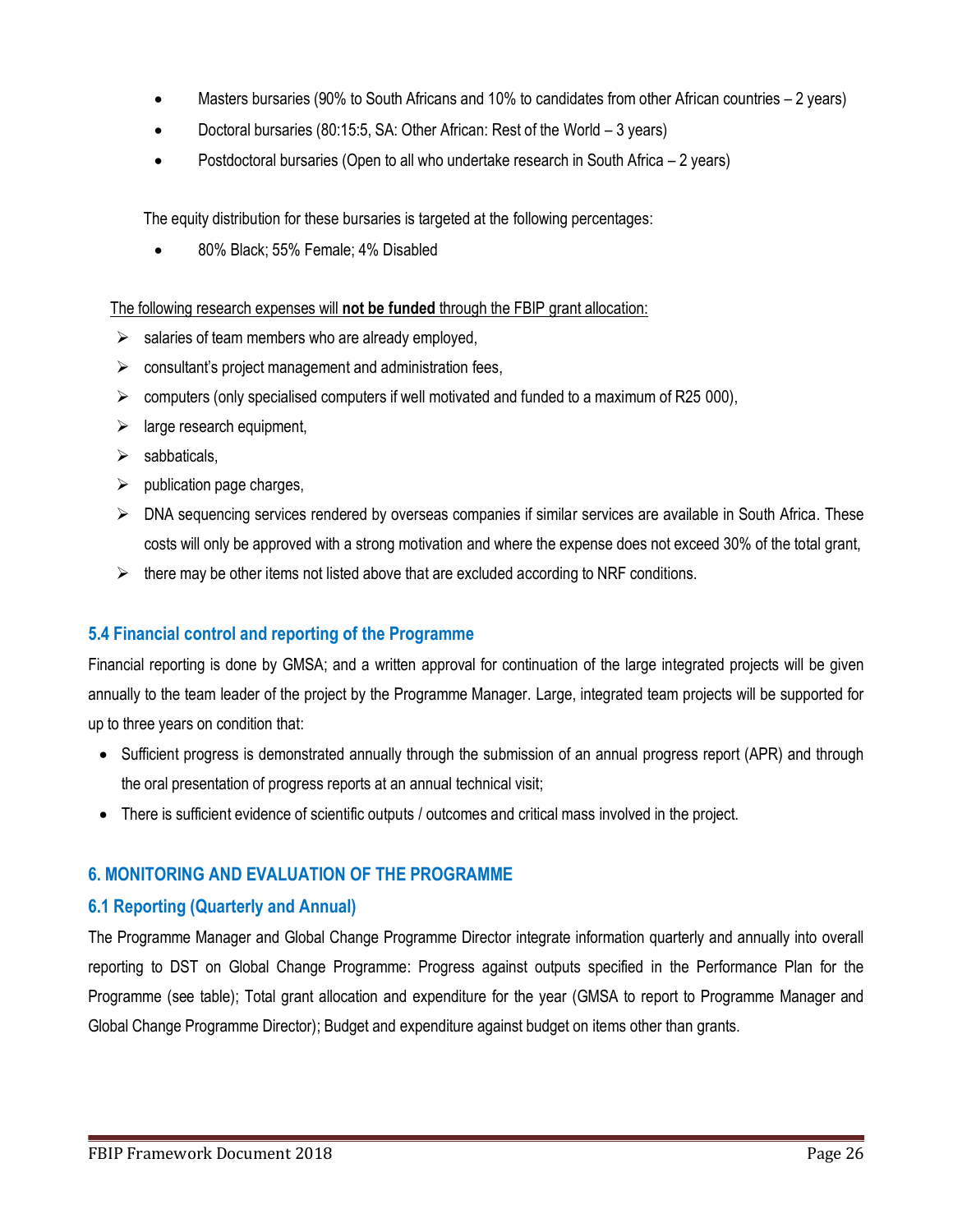**Table 6: Key Performance Areas and Targets for Annual Reporting (2017/18-2019/20).** Note that the achievement of the targets in KPA 2 is dependent on projects funded through the FBIP. The extent (quantity) of data in line with these targets is an important consideration in the assessment of proposals.

| <b>KPAs</b>                                                                                                                                             | <b>Strategic Objectives</b>                                                                                                                                                                                                                                                                                      | <b>Targets</b>                                                                                                                                                                                                                                                            | <b>Timeframes</b>                                                                                                                                                                                                                                                            |
|---------------------------------------------------------------------------------------------------------------------------------------------------------|------------------------------------------------------------------------------------------------------------------------------------------------------------------------------------------------------------------------------------------------------------------------------------------------------------------|---------------------------------------------------------------------------------------------------------------------------------------------------------------------------------------------------------------------------------------------------------------------------|------------------------------------------------------------------------------------------------------------------------------------------------------------------------------------------------------------------------------------------------------------------------------|
| 1. Allocation of funds to<br>integrated projects which<br>generate and provide<br>foundational biodiversity<br>knowledge according to<br>priority needs | 1.1 Generate knowledge and<br>mobilise existing data to<br>address priority knowledge /<br>information gaps identified by<br>consultation or involvement of<br>relevant stakeholders who use<br>and apply foundational<br>biodiversity information in<br>decision-making for sustainable<br>use and development. | 3 new large projects funded and<br>implemented (2017/18; 2018/19;<br>2019/20); 2 large projects completed<br>in 2019 (from 2016)<br>10-20 small projects funded annually,<br>with total of at least 50 funded over 3<br>years. 60 of the current 67 projects<br>completed | Large projects:<br>2016: 2 projects funded<br>for completion in 2019;<br>2017: 1 project funded<br>for completion in 2020;<br>2018: 1 project funded<br>for completion in 2021;<br>2019: 1 project funded<br>for completion in 2022<br>2019 - 70 small<br>projects completed |
| 2. Co-ordination of                                                                                                                                     | 2. 1. Contribute content to an                                                                                                                                                                                                                                                                                   | Targets for 2017:                                                                                                                                                                                                                                                         |                                                                                                                                                                                                                                                                              |
| foundational biodiversity<br>knowledge / information<br>generated or compiled<br>through the projects for                                               | integrated information<br>management and dissemination<br>system to provide long-term<br>access to outputs from the                                                                                                                                                                                              | i. Co-ordinated species pages for<br>priority species in South Africa: by<br>2020: 1000 species pages added.                                                                                                                                                              | Species pages:<br>Minimum of 330 species<br>per year delivered                                                                                                                                                                                                               |
| dissemination                                                                                                                                           | FBIP.                                                                                                                                                                                                                                                                                                            | ii. 410,000 ,000 specimen records<br>(primary data) assembled by 2020                                                                                                                                                                                                     | 2013 large project:<br>100,000 records<br>2x 2016 large projects -<br>$10,000 + 200,000$<br>records<br>2015/16 and 2016/17<br>small projects: 50,000<br>records;<br>New small projects -<br>2017/18: 50,000<br>records                                                       |
|                                                                                                                                                         |                                                                                                                                                                                                                                                                                                                  | iii. Barcode data obtained and co-<br>ordinated for 500 species and 2000<br>specimens by 2020                                                                                                                                                                             | Barcode data:<br>2013-2016 small<br>projects and 3 large<br>projects: 300 species,<br>1200 specimens;<br>New small projects: 200<br>species, 800 specimens                                                                                                                   |
|                                                                                                                                                         | 2.2. Publication of knowledge<br>generated in the scientific<br>literature                                                                                                                                                                                                                                       | 60 papers published by 2020 from<br>projects funded from 2013-2020                                                                                                                                                                                                        | 2013-2016 projects: 40<br>papers; 2017-2019<br>projects: 20 papers                                                                                                                                                                                                           |
| 3. Capacity development<br>for biodiversity<br>knowledge generation,<br>dissemination and<br>application.                                               | 3.1. Training of postgraduate<br>students in the generation,<br>management and dissemination<br>of foundational biodiversity<br>knowledge.                                                                                                                                                                       | Minimum of 5 postgraduates involved<br>in each large funded project (includes<br>Hons, MSc and PhD).                                                                                                                                                                      | Students graduated /<br>registered: 15 students<br>involved in large<br>projects each year                                                                                                                                                                                   |
|                                                                                                                                                         | 3.2. Development of capacity<br>for application / use of the<br>knowledge / data.                                                                                                                                                                                                                                | Minimum of 3 courses run for<br>researchers involved in programme.                                                                                                                                                                                                        | 1 course / year                                                                                                                                                                                                                                                              |
|                                                                                                                                                         | 3.3. Provision of opportunities<br>for emerging researchers.                                                                                                                                                                                                                                                     | Minimum of 2 emerging researchers<br>involved in each large project                                                                                                                                                                                                       | 2017: 4 emerging<br>researchers involved in<br>projects; 2018: 6<br>emerging researchers                                                                                                                                                                                     |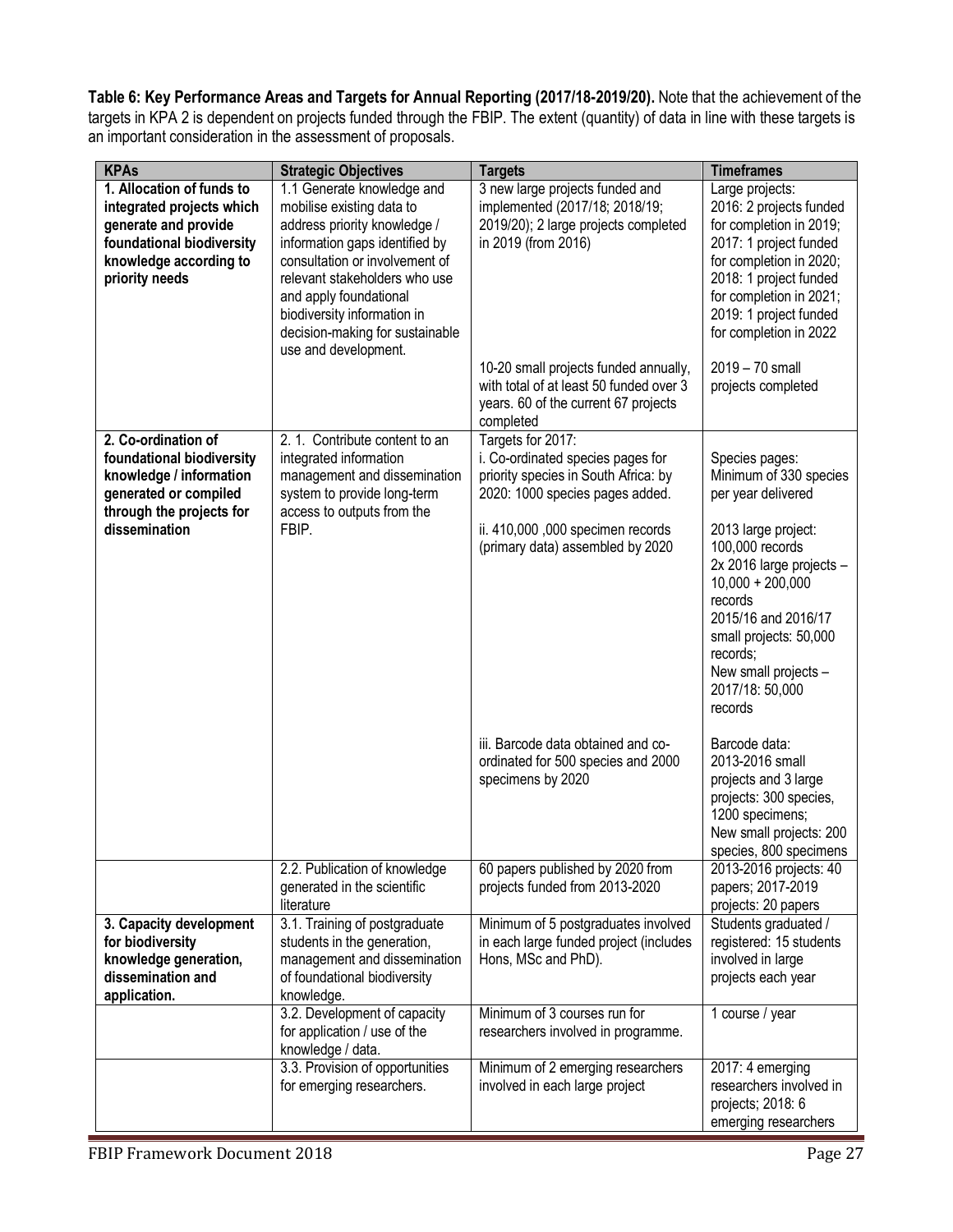| 4. Developing an<br>understanding of best<br>practices for ensuring<br>that foundational<br>biodiversity knowledge<br>generated and<br>disseminated is taken up<br>for use and application in<br>decision-making and<br>sustainable use | 4.1. Monitoring the uptake and<br>application of the knowledge<br>generated for decision-making<br>and creating economic activities | Annual reporting by principle<br>investigators on contribution of<br>research to decision-making /<br>economic benefits.<br>Annual measurement of the number<br>of visits to integrated website, number<br>of records downloaded.<br>Survey of application / use of data.                                                                                | involved in projects;<br>2019: 6 emerging<br>researchers involved in<br>large projects; 10% of<br>grants awarded to<br>emerging researchers<br>for small projects<br>Report produced on use<br>of data provided on web<br>site (2019) |
|-----------------------------------------------------------------------------------------------------------------------------------------------------------------------------------------------------------------------------------------|-------------------------------------------------------------------------------------------------------------------------------------|----------------------------------------------------------------------------------------------------------------------------------------------------------------------------------------------------------------------------------------------------------------------------------------------------------------------------------------------------------|---------------------------------------------------------------------------------------------------------------------------------------------------------------------------------------------------------------------------------------|
|                                                                                                                                                                                                                                         | 4.2. Promotion of the<br>programme and its outputs to<br>increase use and application of<br>the knowledge                           | Minimum of four media releases /<br>articles per annum on programme<br>and outputs (12 in total for period).<br>Promotional information on<br>programme and outputs and updates<br>to be distributed electronically<br>through list servers, on appropriate<br>websites and at relevant conferences<br>/ forums (9 in total during reporting<br>period). | 2017: 4 media releases,<br>3 promotional releases<br>distributed<br>2018: 4 media releases,<br>3 promotional releases<br>distributed<br>2019: 4 media releases,<br>3 promotional releases<br>distributed                              |

## <span id="page-27-0"></span>**6.2 Timeframes for evaluation**

The Programme will be evaluated after three years. An evaluation panel (maximum of 3 members) will be constituted to evaluate the following:

- outputs of the Programme relative to the strategic objectives and targets,
- impact of the Programme in terms of the uptake and application of knowledge generated,
- financial aspects of Programme (administrative vs disbursement of grants),
- appropriateness of the governance structure and functioning.

## <span id="page-27-1"></span>**6.3 Broad terms of reference for evaluation**

Evaluation of the Programme will require that the following be assessed:

- To what extent were the targets specified in the Strategic Plan and Business Plan of the Programme achieved?
- To what extent were the broader strategic objectives achieved?
- What has the impact on the Programme been in terms of research, decision-making and economic opportunities?

This evaluation will require access to databases of outputs, but interviews with stakeholders who need and use the knowledge and information will also be required to allow a qualitative assessment.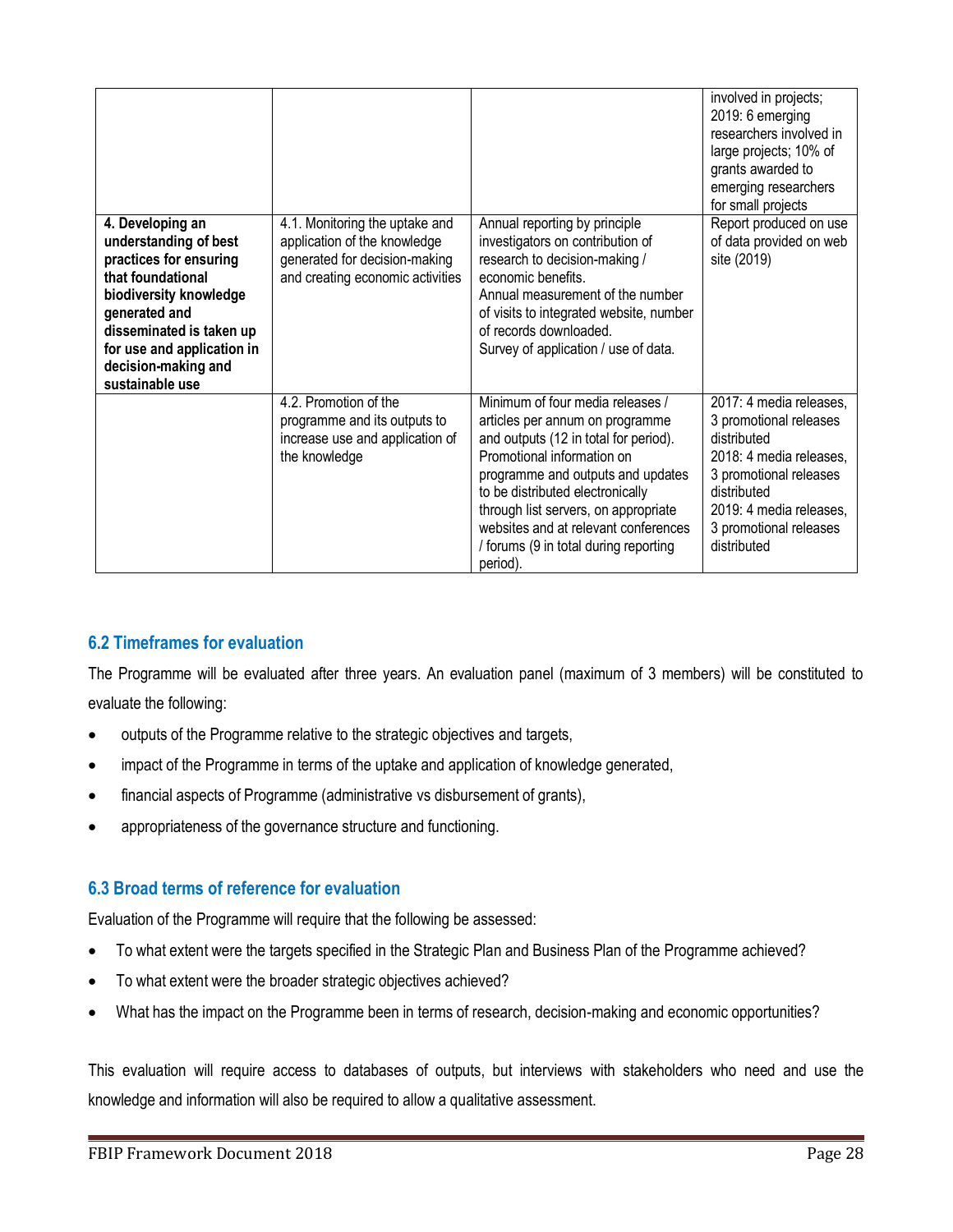The evaluation must also include an analysis of the expenditure in terms of administrative vs research operations vs capacity development, and an analysis of the governance structures and administrative efficiency and effectiveness.

The evaluation process should also include the identification of future priorities that need to be addressed in the projects funded.

## <span id="page-28-0"></span>**6.4 Utilisation of the results of the evaluation**

The evaluation will be used to review and revise administration and governance of the Programme, to review and revise the strategic objectives and targets, and to review and revise the priority themes and approach to projects and grants.

## <span id="page-28-1"></span>**6.5 Contact details**

| <b>REFER QUERIES TO:</b>                                             |                                                            |  |
|----------------------------------------------------------------------|------------------------------------------------------------|--|
| programme/content<br><b>Co-ordinator</b><br>(for<br><b>Programme</b> | <b>Grant Officer (for technical and granting queries):</b> |  |
| related queries):                                                    |                                                            |  |
| Name: Lita Pauw                                                      | Name: Mmamokete Mabuela                                    |  |
| Tel: 012 843 5113                                                    | Tel: 012 481 4088                                          |  |
| email: L.Pauw@sanbi.org.za                                           | email: mmamokete.mabuela@nrf.ac.za                         |  |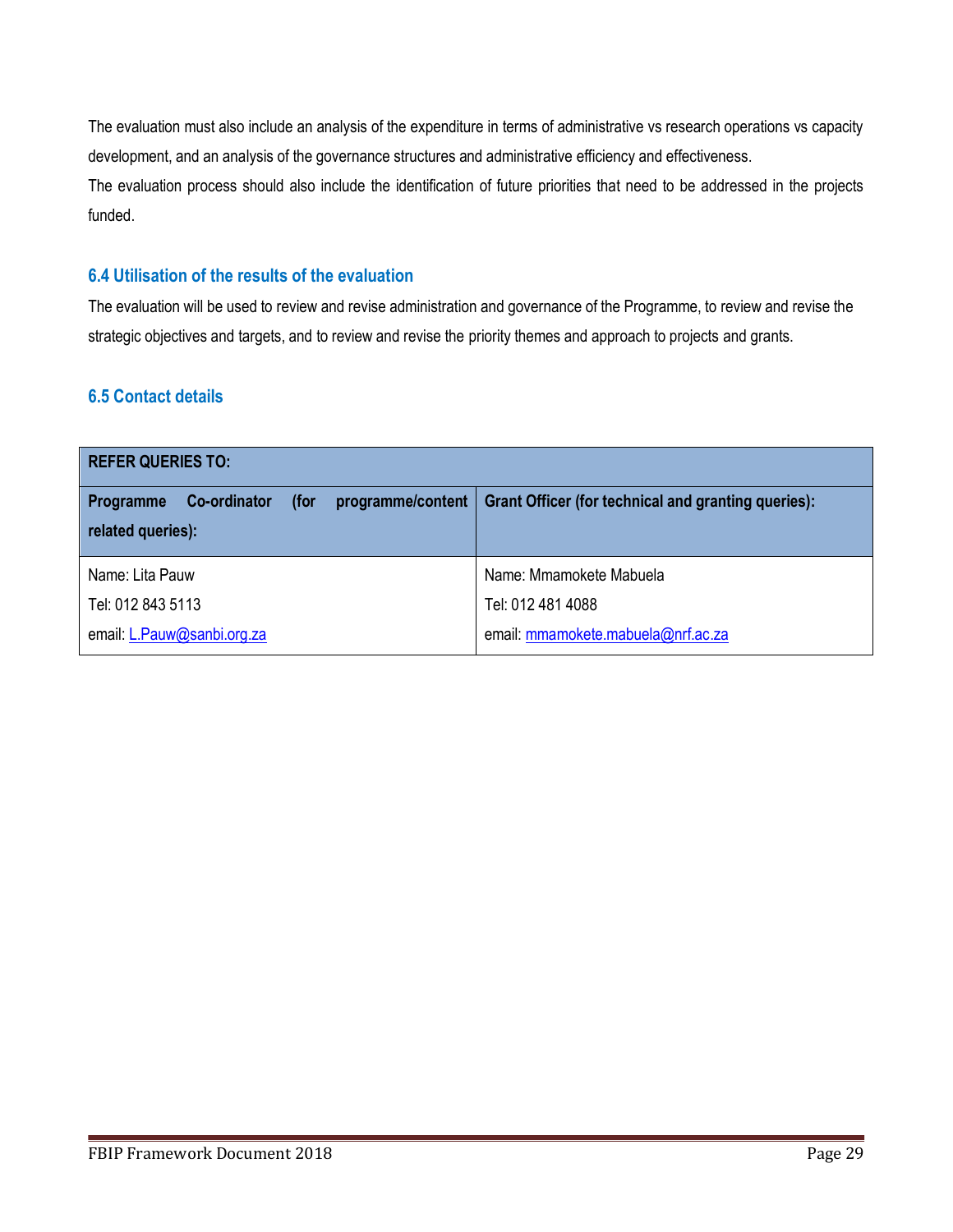#### **LIST OF ACRONYMS**

CBD – Convention on Biological Diversity DST – Department of Science & Technology EoL – Encyclopedia of Life FBIP – Foundational Biodiversity Information Programme GC – Global Change GMSA – Grant Management and Systems Administration HDI - Historically disadvantaged Institute IBOL – International Barcode of Life NFR – National Research Foundation PI – Principle Investigator KPI – Key Performance Areas RE – Reviews and Evaluation SANBI – South African National Biodiversity Institute SABIF – South African Biodiversity Information Facility SABI – South African Biosystematics Initiative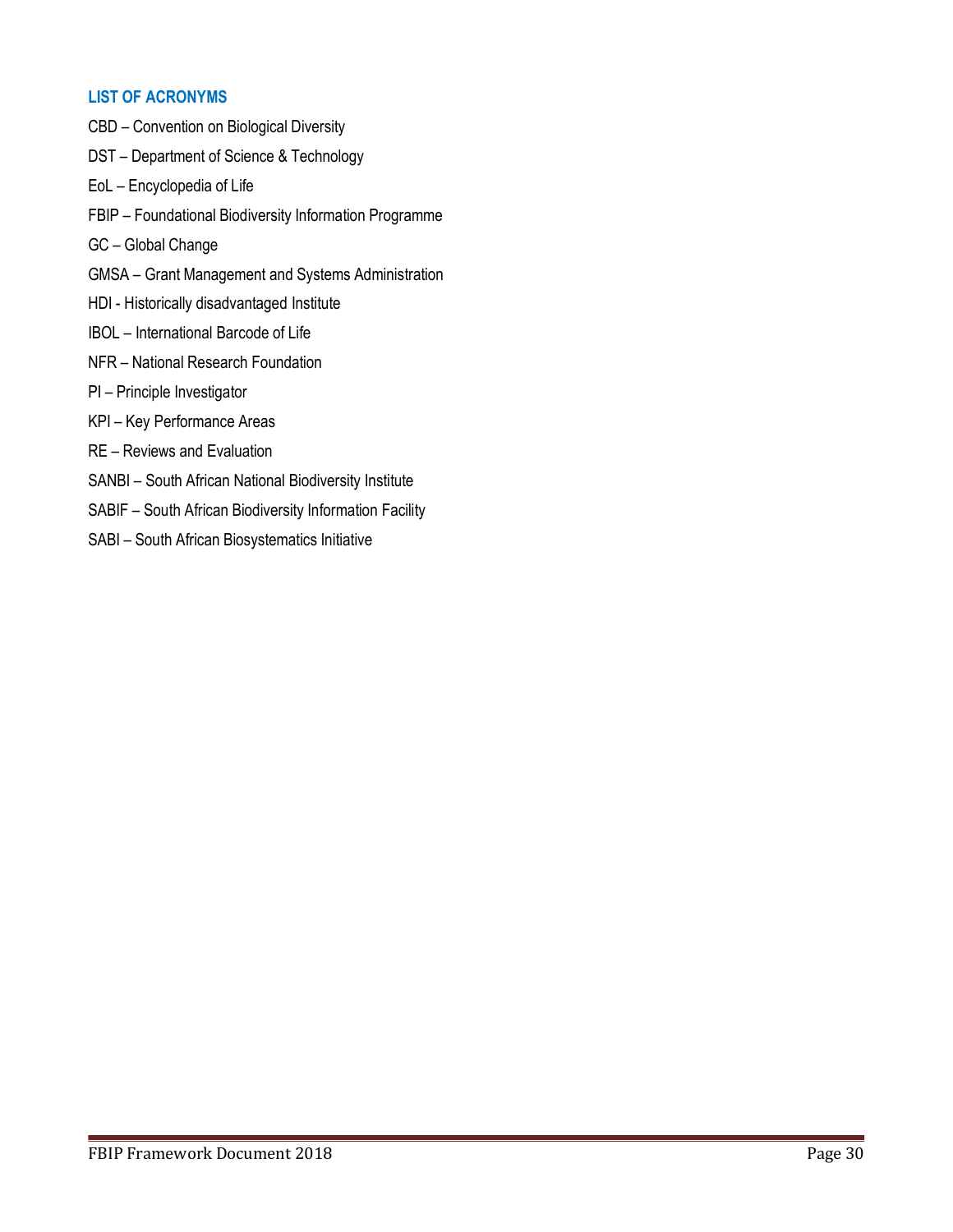## **FOUNDATIONAL BIODIVERSITY INFORMATION PROGRAMME (FBIP)**

## **FORMAT AND STANDARDS FOR DATA SUBMISSION**

#### **November 2017**

#### **DNA Barcode Data**

Grantholders undertaking DNA barcoding must use the standard protocols for their taxon, and must meet the required standards for recognized BARCODE data (see<http://www.boldsystems.org/index.php/Resources> and [http://www.barcodeoflife.org/content/resources/standards-and-guidelines\)](http://www.barcodeoflife.org/content/resources/standards-and-guidelines).

Data must be made publically accessible in the BOLD system. Microbial sequence data not accommodated in BOLD should be submitted to Genbank. Lists of specimens that have been barcoded with a reference to data in the BOLD or other recognized database must be provided to the FBIP (template can be provided by the FBIP). The FBIP has created a BOLD campaign for all the FBIP funded projects. Data submitted to BOLD must be added to the existing FBIP Campaign (e.g. Foundational Biodiversity Information Programme). This is to group FBIP projects together to enable the FBIP to track the number of records submitted through the funded projects and also to track progress. The campaign coordinator automatically has access (limited) to all FBIP barcoding projects that are members of the campaign. The campaign coordinator will keep sequence data confidential until publishing. FBIP Campaign participants should create and manage their own projects on BOLD and they have controls on the distribution of data and how and when to publish the projects as per BOLD rules (there is a fixed time limit as to how long a project with barcode data can remain closed from public view).

#### **Species Pages**

Species information can be captured in MS Access or Excel format, or on the Word template and submitted to the FBIP for dissemination via the SANBI portal. Headings / content categories and the Word template are available from the FBIP on request or on the FBIP website. The Encyclopedia of Life species pages can be used as a guide for compilation of species data.

#### **Specimen / Occurrence Data**

The required standard for specimen or occurrence data is the "Simple Darwin Core". This is a subset of the terms that have common use across a wide variety of biodiversity applications and their use is critical for integration of data from different sources. The fields and descriptions for the Simple Darwin Core can be found at: <http://rs.tdwg.org/dwc/terms/simple/index.htm> or can be obtained from the FBIP. While the number of fields included is large, not all are critical for data to be submitted to the FBIP. An Excel template that includes the critical fields is available on the FBIP website or can be provided to Grantholders submitting species occurrence data if required.

#### **Metadata**

Each data set must be accompanied by the descriptive metadata required by the FBIP. The metadata fields are available on the FBIP website or from the FBIP.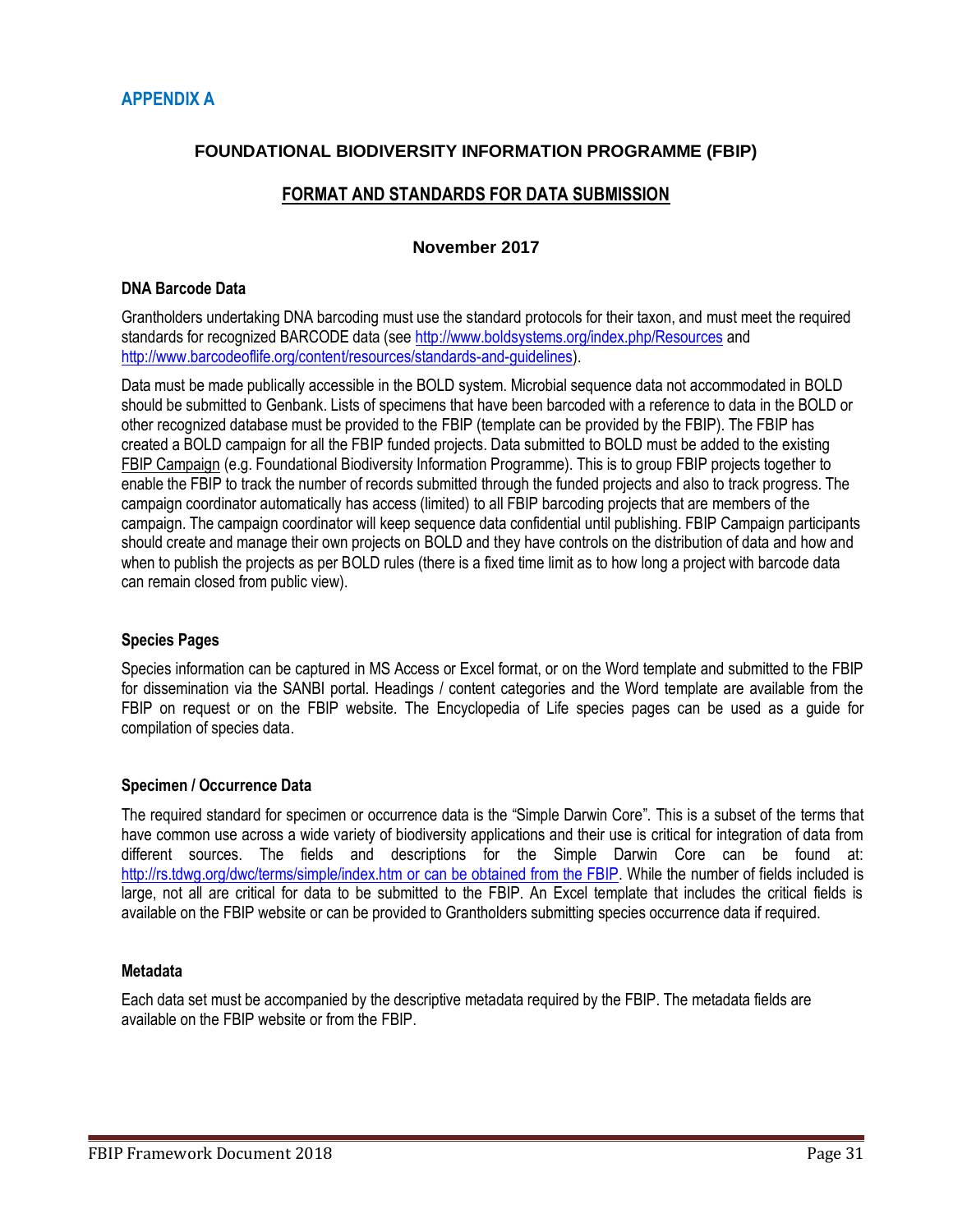## **FOUNDATIONAL BIODIVERSITY INFORMATION PROGRAMME (FBIP)**

#### **DATA RELEASE REQUIREMENTS**

#### **November 2017**

The SANBI Biodiversity Information Policy Framework provides legal principles and guidelines on managing biodiversity information. Through this Framework SANBI strives to ensure easy access to information whilst simultaneously providing protection to sensitive data and maintaining intellectual property rights.

#### **In terms of the release of data from the FBIP grant recipients/data publishers a number of requirements are provided below:**

#### **Public Release of Data**

- $\triangleright$  Biodiversity data accessible via the SANBI network are openly and universally available to all users. All grant holders are to agree in writing that data produced through the use of FBIP funding can be made publically accessible without restriction, but attribution is required so that the data provider is acknowledged by all users of the data.
- $\triangleright$  Individuals and institutions must agree to make the data produced from FBIP grants available six months after the completion date of the project as stated in the proposal.
- $\triangleright$  For projects generating DNA barcode data, these are submitted to the Barcode of Life Database (BOLD) held by the international Barcode of Life (iBOL), and are made accessible according to the iBOL data release and resource sharing policy [\(http://ibol.org/resources/data](http://ibol.org/resources/data-release-policy)[release-policy\)](http://ibol.org/resources/data-release-policy). iBOL considers all barcode data in BOLD to be a community resource to be shared publically according to the terms and conditions outlined in its policy, but encourages users of the data to acknowledge the contributor and source.
- $\triangleright$  Data submitted in BOLD will be made public and transferred to GenBank for public release prior to user initiated publication. Data release will follow a two phase process: Phase 1: quarterly release of all generated sequence data and high level taxonomic information. Phase 2: release of additional data elements that require manual curatorial efforts and detailed taxonomic enquiry.
- $\triangleright$  In current research practice, a researcher or institution may be granted temporary exclusive use of the data produced. In the event of the open dissemination of data posing a risk to a student thesis, the data provision to the FBIP can be delayed for one to two years on request to the FBIP.
- $\triangleright$  In the instance of data produced by a student that is withheld from public release the data must still be provided to the FBIP when the project ends. This data is required for monitoring and reporting purposes. In the event that the grant holder / student has improved the data since its submission to the FBIP, a new version should be provided for dissemination.
- $\triangleright$  Where data are considered to be sensitive (the GPS co-ordinates of a collection locality for a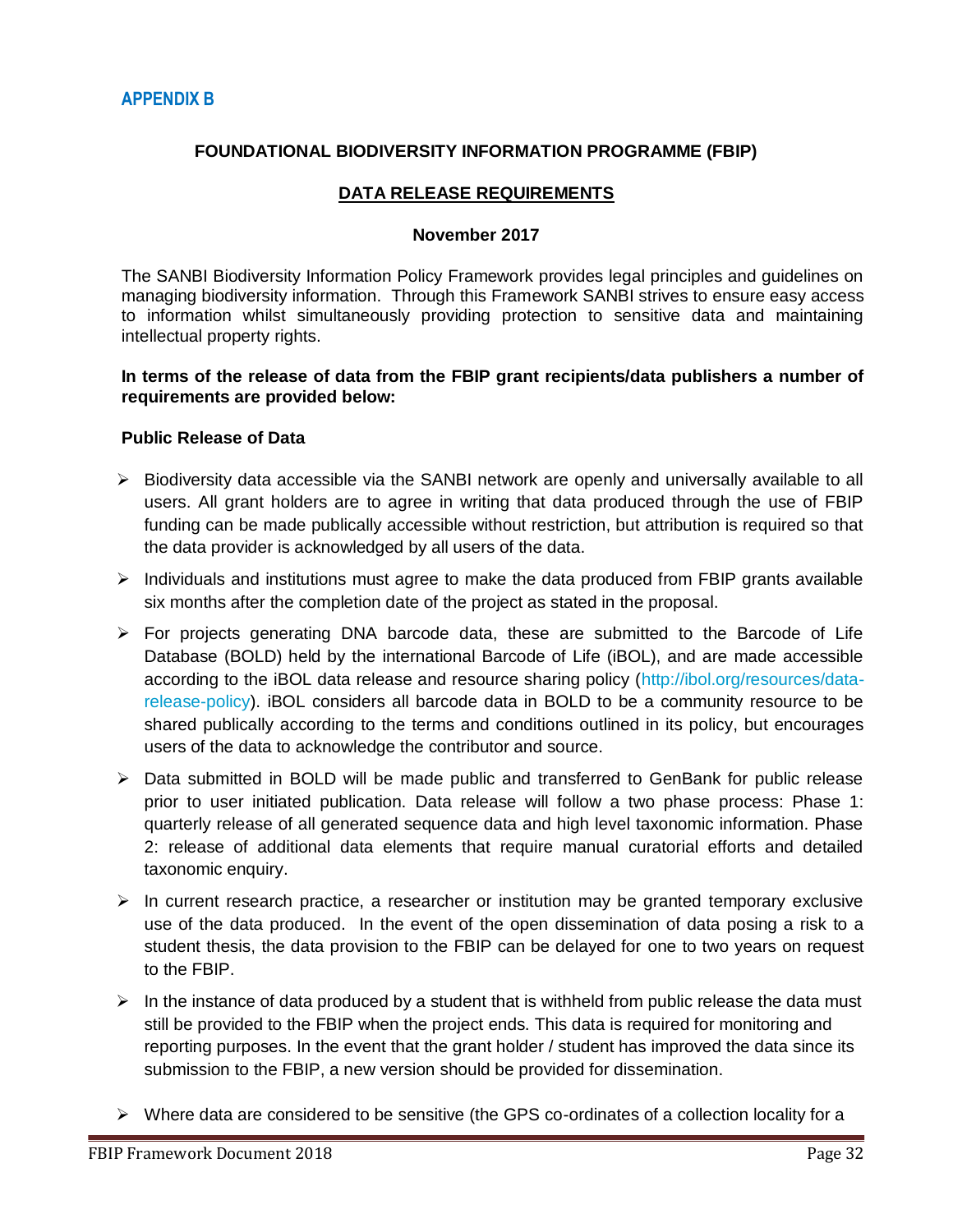species threatened by over-collecting) or confidential (eg. name of human subjects from which disease samples were taken), then GPS co-ordinates can be disseminated at a coarse scale or the names of human subjects must be removed from data sets. These or similar restrictions must be stated by the grant-holder when data are submitted to the FBIP.

- For FBIP funded projects, data being served via the SABIF/SANBI-GBIF platform, will be associated with one of two licences, **CC0** or **CC-BY**. All publishers are to choose a licence equivalent to CC0 or CC-BY:
	- o **CC0** Fully-open public access
	- o **CC-BY** Attribution required

-------------------------000--------------------------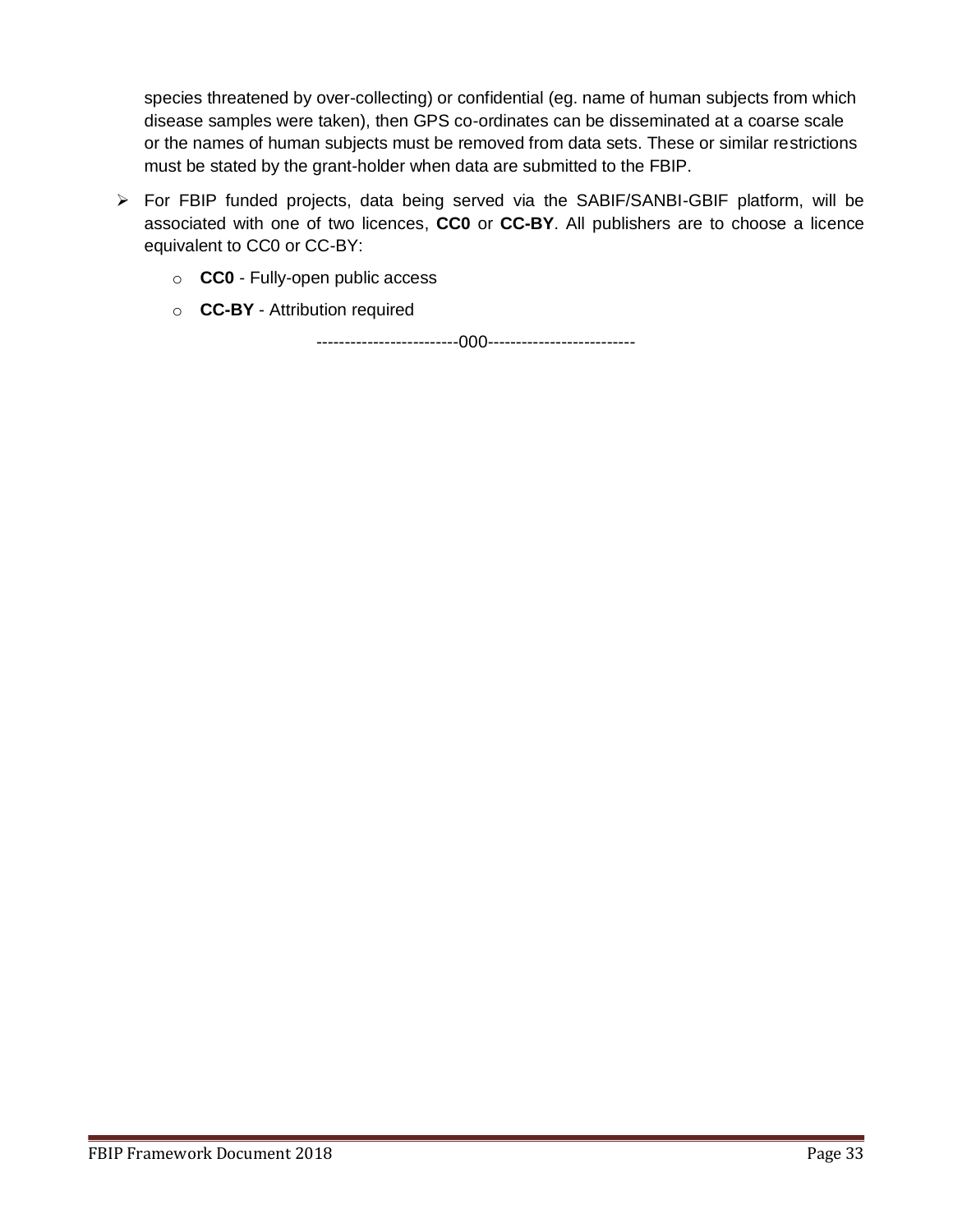# **FOUNDATIONAL BIODIVERSITY INFORMATION PROGRAMME (FBIP)**

# **CONSENT FORM FOR USE OF THIRD PARTY INSTITUTIONAL DATA. TO BE COMPLETED IF THIRD PARTY DATA WILL BE CAPTURED AND PROVIDED TO THE FBIP**

| <b>FBIP PROJECT TITLE:</b>       |  |
|----------------------------------|--|
| <b>Grant Holder:</b>             |  |
| <b>Grant Holder Institution:</b> |  |

Concerning the digitised data from the items, objects, photographs, observation and/or specimens (the "Works") which are to be mobilised in the Foundational Biodiversity Information Programme (FBIP) project through funding transferred from the National Research Foundation (NRF) to the Grant Holder Institution (the "Parties");

**(insert name of organisation)**,\_\_\_\_\_\_\_\_\_\_\_\_\_\_\_\_\_\_\_\_\_\_\_\_\_\_, hereby grants to the Parties the non-exclusive right to reproduce, distribute, display and store the Works in all forms, formats and media, whether now known or hereafter developed (including without limitation in digital and electronic form), in perpetuity and throughout the world on condition that ownership of the copyright in the Works remain with **(insert name of organisation)**.

**(insert name of organisation)** \_\_\_\_\_\_\_\_\_\_\_\_\_\_\_\_\_ hereby warrants that:

- (a) It is the sole owner of the copyright in the Works. If the Works includes materials of others, it has obtained the permission of the owners of the rights in all such materials to enable it to grant the rights contained herein. Copies of all such permissions are attached to this letter.
- (b) Nothing in the Works infringes any duty of confidentiality which it may owe to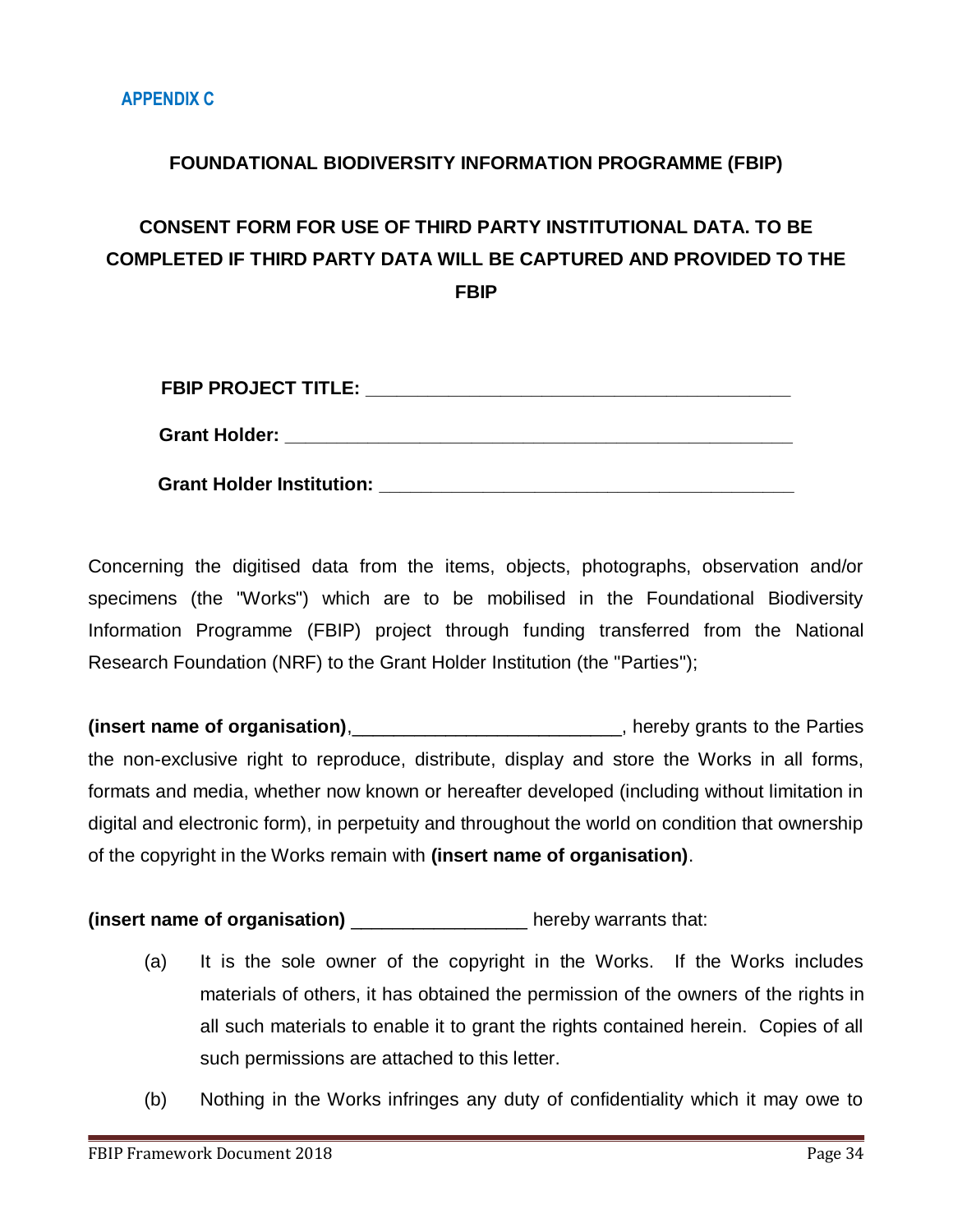anyone else or violates any contract, express or implied.

On behalf of **(insert name of organisation)**

Duly Authorised

Date:

\_\_\_\_\_\_\_\_\_\_\_\_\_\_\_\_\_\_\_\_\_\_\_\_\_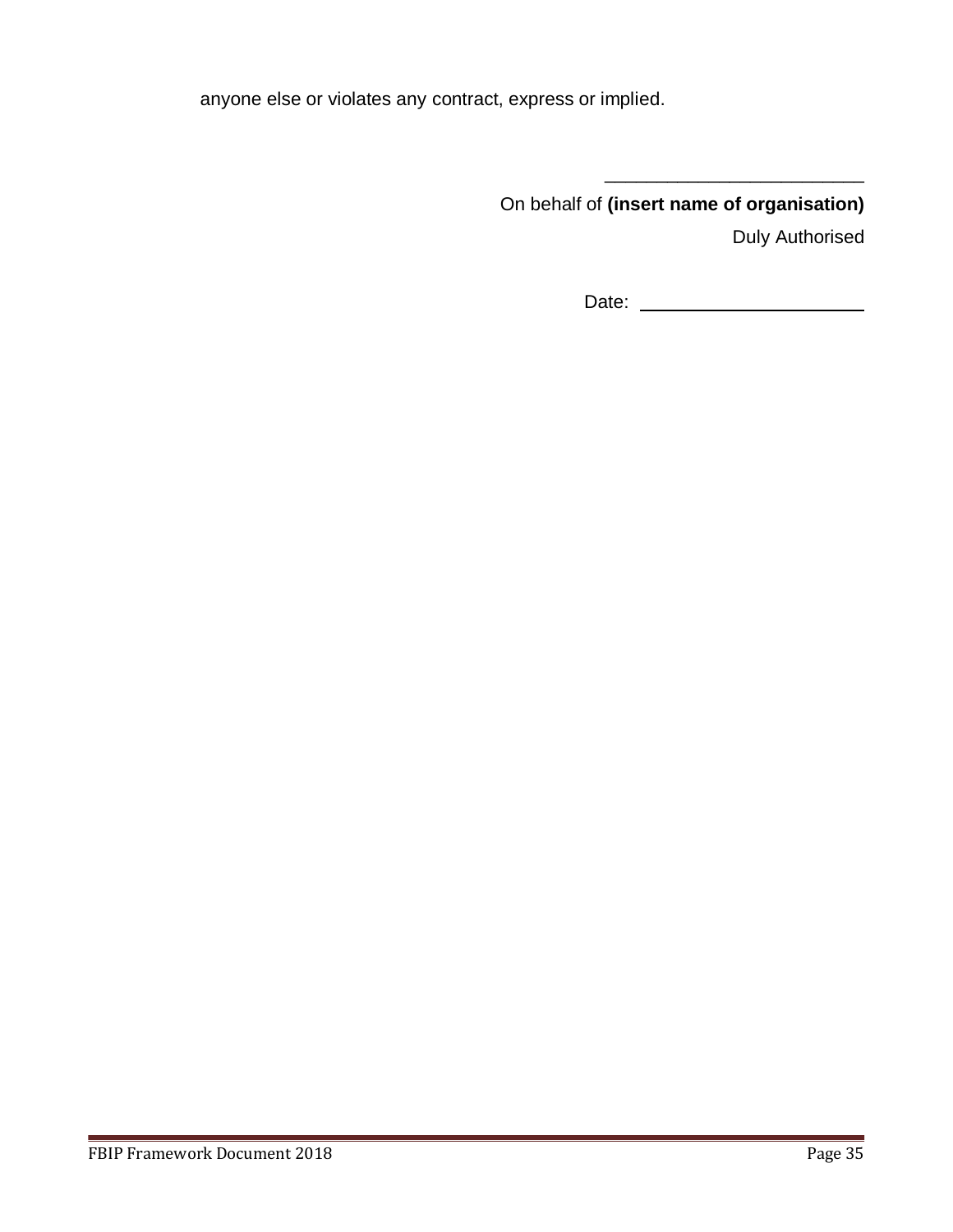# **FOUNDATIONAL BIODIVERSITY INFORMATION PROGRAMME (FBIP)**

# **CONSENT FORM FOR CAPTURE OF THIRD PARTY INSTITUTIONAL DATA FROM AN INDIVIDUAL. TO BE COMPLETED IF THIRD PARTY DATA WILL BE CAPTURED AND PROVIDED TO THE FBIP**

| <b>FBIP PROJECT TITLE:</b>       |  |
|----------------------------------|--|
| <b>Grant Holder:</b>             |  |
| <b>Grant Holder Institution:</b> |  |

Concerning the digitised data from the items, objects, photographs, observation and/or specimens (the "Works") which are to be mobilised in the Foundational Biodiversity Information Programme (FBIP) project through funding transferred from the National Research Foundation (NRF) to the Grant Holder Institution (the "Parties");

**I (**insert name of individual providing the data**)**,\_\_\_\_\_\_\_\_\_\_\_\_\_\_\_\_\_\_\_\_\_\_\_\_\_\_, hereby grants to the Parties the non-exclusive right to reproduce, distribute, display and store the Works in all forms, formats and media, whether now known or hereafter developed (including without limitation in digital and electronic form), in perpetuity and throughout the world on condition that ownership of the copyright in the Works remain with me.

I **(insert name of individual providing the data)** \_\_\_\_\_\_\_\_\_\_\_\_\_ hereby warrants that:

- (a) I am the sole owner of the copyright in the Works. If the Works includes materials of others, I have obtained the permission of the owners of the rights in all such materials to enable me to grant the rights contained herein. Copies of all such permissions are attached to this letter.
- (b) Nothing in the Works infringes any duty of confidentiality which it may owe to